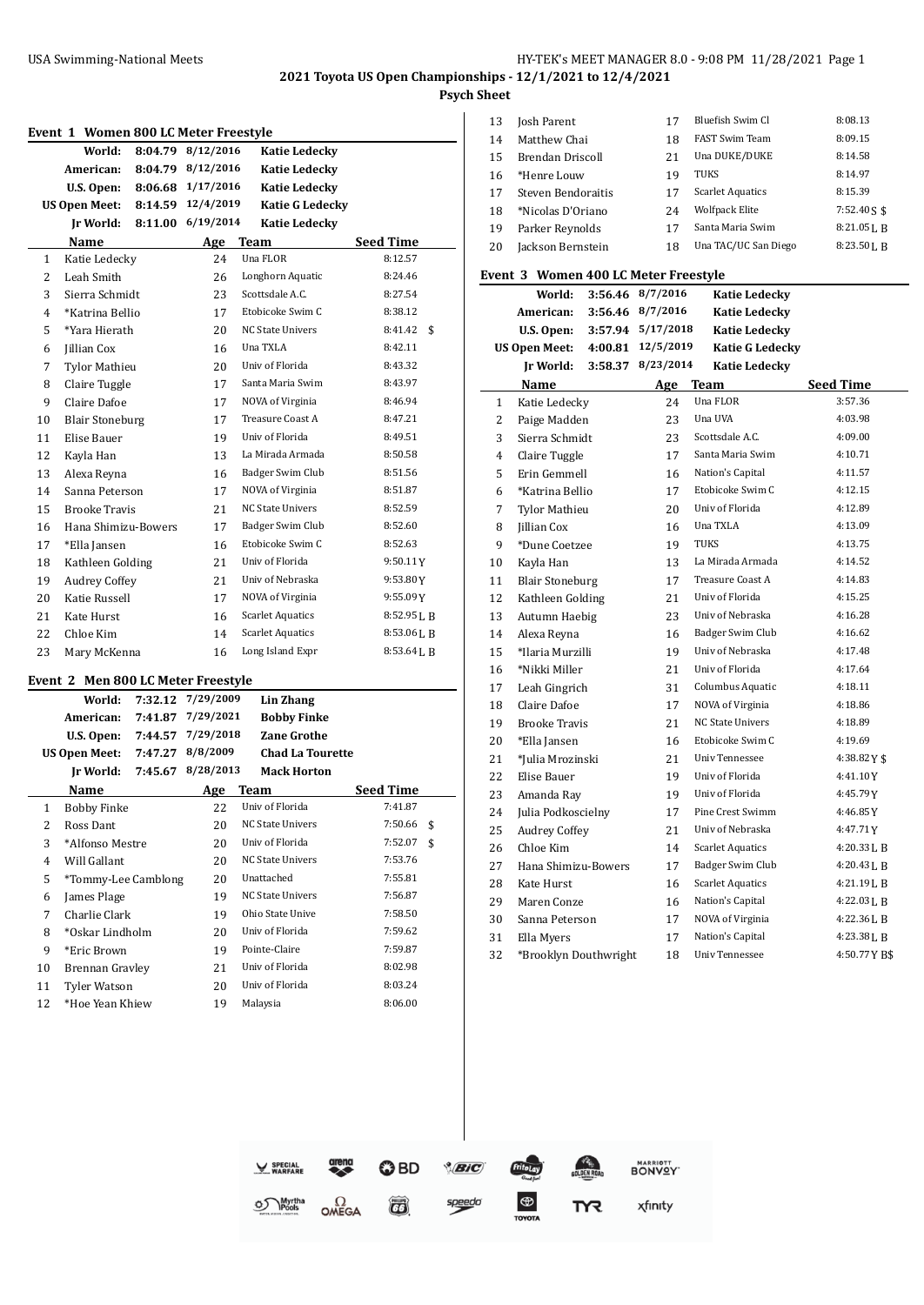|                | Event 4 Men 400 LC Meter Freestyle          |         |                                        |                                        |                  |
|----------------|---------------------------------------------|---------|----------------------------------------|----------------------------------------|------------------|
|                | World:                                      | 3:40.07 | 7/26/2009                              | <b>Paul Biedermann</b>                 |                  |
|                | American:                                   | 3:42.78 | 8/10/2008                              | Larsen Jensen                          |                  |
|                | U.S. Open:                                  |         | 3:43.53 6/29/2008                      | Larsen Jensen                          |                  |
|                | <b>US Open Meet:</b>                        | 3:45.63 | 8/3/2016                               | <b>Zane Grothe</b>                     |                  |
|                | Ir World:                                   | 3:44.60 | 4/1/2014                               | <b>Mack Horton</b>                     |                  |
|                | Name                                        |         | <u>Age</u>                             | Team                                   | Seed Time        |
| 1              | Trey Freeman                                |         | 21                                     | Univ of Florida                        | 3:47.04          |
| $\overline{2}$ | *Alfonso Mestre                             |         | 20                                     | Univ of Florida                        | 3:47.14<br>\$    |
| 3              | Ross Dant                                   |         | 20                                     | <b>NC State Univers</b>                | 3:48.30<br>\$    |
| 4              | *Hoe Yean Khiew                             |         | 19                                     | Malaysia                               | 3:50.77          |
| 5              | James Plage                                 |         | 19                                     | <b>NC State Univers</b>                | 3:51.41          |
| 6              | Charlie Clark                               |         | 19                                     | Ohio State Unive                       | 3:51.65          |
| 7              | *Tommy-Lee Camblong                         |         | 20                                     | Unattached                             | 3:52.53          |
| 8              | Bobby Finke                                 |         | 22                                     | Univ of Florida                        | 3:53.30          |
| 9              | *Eric Brown                                 |         | 19                                     | Pointe-Claire                          | 3:53.98          |
| 10             | Tyler Watson                                |         | 20                                     | Univ of Florida                        | 3:55.37          |
| 11             | *Nicolas D'Oriano                           |         | 24                                     | Wolfpack Elite                         | 3:55.41<br>\$    |
| 12             | *Oskar Lindholm                             |         | 20                                     | Univ of Florida                        | 3:55.89          |
| 13             | Brennan Gravley                             |         | 21                                     | Univ of Florida                        | 3:56.37          |
| 14             | *Henre Louw                                 |         | 19                                     | TUKS                                   | 3:56.83          |
| 15             | *Welson Wee Sheng Sim                       |         | 24                                     | Malaysia                               | 3:57.74          |
| 16             | Zach Ward                                   |         | 19                                     | Buckeye Swim Clu                       | 3:58.05          |
| 17             | Matthew Chai                                |         | 18                                     | FAST Swim Team                         | 3:58.07          |
| 18             | Josh Parent                                 |         | 17                                     | Bluefish Swim Cl                       | 3:59.24          |
| 19             | Jace Crawford                               |         | 19                                     | Univ of Florida                        | 4:19.98Y         |
| 20             | <b>Andrew Martin</b>                        |         | 20                                     | Xavier Universit                       | 4:24.56Y         |
| 21             | Andrew Taylor                               |         | 19                                     | Una UDEL                               | 4:25.71Y         |
| 22             | John Clark                                  |         | 21                                     | Unattached                             | 4:26.40Y         |
| 23             | *Jan Michal Karolczak                       |         | 20                                     | Univ of Virginia                       | 4:26.54Y         |
| 24             | Steven Bendoraitis                          |         | 17                                     | <b>Scarlet Aquatics</b>                | 4:01.27 L B      |
| 25             | Jackson Bernstein                           |         | 18                                     | Una TAC/UC San Diego                   | 4:01.76LB        |
|                |                                             |         |                                        |                                        |                  |
|                | Event 5 Women 200 LC Meter IM               |         |                                        |                                        |                  |
|                | World:                                      |         | 2:06.12 8/3/2015                       | Katinka Hosszu                         |                  |
|                | American:                                   |         | 2:06.15 7/27/2009<br>2:08.32 7/29/2018 | Ariana Kukors<br><b>Kathleen Baker</b> |                  |
|                | U.S. Open:<br><b>US Open Meet:</b>          |         | 2:08.84 12/5/2019                      | <b>Melanie A Margalis</b>              |                  |
|                | Jr World:                                   | 2:09.98 | 1/29/2017                              | <b>Rikako Ikee</b>                     |                  |
|                | <b>Name</b>                                 |         |                                        | <b>Team</b>                            | <b>Seed Time</b> |
| 1              | Alex Walsh                                  |         | <u>Age</u><br>20                       | Univ of Virginia                       | 2:08.65          |
| 2              | Kathleen Baker                              |         | 24                                     | Team Elite/NYAC                        | 2:10.16          |
| 3              | Zoe Dixon                                   |         | 17                                     | NOVA of Virginia                       | 2:12.62          |
| 4              | Leah Smith                                  |         | 26                                     | Longhorn Aquatic                       | 2:13.19          |
| 5              | Alexis Yager                                |         | 23                                     | <b>Univ Tennessee</b>                  | 2:14.38          |
|                | Abby Hay                                    |         |                                        | Univ Louisville                        | 2:14.68          |
| 6              | Regan Smith                                 |         | 20                                     | Una ALTO                               | 2:15.20          |
| 7              | Summer Smith                                |         | 19                                     | Univ Tennessee                         | 2:16.03          |
| 8              |                                             |         | 18                                     | Greater Somerset                       | 2:16.24          |
| 9<br>10        | <b>Emily Thompson</b><br>Iulia Podkoscielny |         | 15<br>17                               | Pine Crest Swimm                       | 2:16.36          |

10 Julia Podkoscielny 17 Pine Crest Swimm

|         | World:<br>1:54.00      | 7/28/2011 | <b>Rvan Lochte</b>      |                |
|---------|------------------------|-----------|-------------------------|----------------|
| Event 6 | Men 200 LC Meter IM    |           |                         |                |
| 39      | Karina Kanary          | 16        | Longhorn Aquatic        | 2:01.96YB      |
| 38      | <b>Tori Brostowitz</b> | 16        | Schroeder YMCA S        | 2:00.54YB      |
| 37      | Piper McNeil           | 16        | American Energy         | $2:21.84$ J, B |
| 36      | Sabrina Bennani        | 17        | La Mirada Armada        | 2:21.80 L B    |
| 35      | Sydney Lu              | 17        | Pleasanton Seaha        | 2:21.75 L B    |
| 34      | Sofia Plaza            | 16        | SwimMAC Carolina        | 2:21.62LB      |
| 33      | Jordan Durocher        | 17        | Nation's Capital        | $2:21.45$ J, B |
| 32      | Hana Shimizu-Bowers    | 17        | Badger Swim Club        | 2:21.35 L B    |
| 31      | *Kathryn Forrester     | 17        | Markham                 | $2:20.65$ J, B |
| 30      | *Chloe Isleta          | 23        | Una PSC                 | 2:00.28Y       |
| 29      | Vanessa Herrmann       | 21        | Univ Arkansas Sw        | 2:00.01Y       |
| 28      | *Mabel Zavaros         | 21        | Univ of Florida         | 1:59.07Y       |
| 27      | *Marizel van Jaarsveld | 22        | Una UIND                | 1:57.84Y       |
| 26      | Aislin Farris          | 17        | Bluefish Swim Cl        | 2:20.25        |
| 25      | Brooke-lynn Clark      | 17        | <b>Coast Guard Blue</b> | 2:20.25        |
| 24      | *Daisy Anderson        | 20        | Univ Pittsburgh         | 2:19.77        |
| 23      | Claire Tuggle          | 17        | Santa Maria Swim        | 2:19.54        |
| 22      | *Ahryoung Kim          | 15        | Korea                   | 2:19.48        |
| 21      | Anya Mostek            | 18        | Phoenixville YM         | 2:19.28        |
| 20      | Camille Spink          | 17        | Nation's Capital        | 2:19.06        |
| 19      | <b>Grace Rainey</b>    | 17        | SwimMAC Carolina        | 2:18.65        |
| 18      | *Adela Vavrinova       | 21        | Univ Arkansas Sw        | 2:17.95        |
| 17      | Eleanor Sun            | 16        | Nation's Capital        | 2:17.91        |
| 16      | *Sijin Kim             | 18        | Korea                   | 2:17.73        |
| 15      | Avery Klamfoth         | 14        | SwimMAC Carolina        | 2:17.34        |
| 14      | Ali Tyler              | 18        | Una GMU/George Mason    | 2:17.31        |
| 13      | Erin Gemmell           | 16        | Nation's Capital        | 2:16.92        |
| 12      | Sophie Duncan          | 17        | Nation's Capital        | 2:16.63        |
| 11      | Leah Gingrich          | 31        | Columbus Aquatic        | 2:16.44        |

|    | втене о плен доо ве месет пл |         |           |                       |                  |        |
|----|------------------------------|---------|-----------|-----------------------|------------------|--------|
|    | World:                       | 1:54.00 | 7/28/2011 | <b>Ryan Lochte</b>    |                  |        |
|    | American:                    | 1:54.00 | 7/28/2011 | <b>Ryan Lochte</b>    |                  |        |
|    | U.S. Open:                   | 1:54.56 | 7/10/2009 | <b>Ryan Lochte</b>    |                  |        |
|    | <b>US Open Meet:</b>         | 1:57.28 | 12/5/2019 | <b>Chase T Kalisz</b> |                  |        |
|    | Ir World:                    | 1:57.06 | 7/27/2017 | Haiyang Qin           |                  |        |
|    | Name                         |         | Age       | Team                  | <b>Seed Time</b> |        |
| 1  | <b>Baylor Nelson</b>         |         | 18        | SwimMAC Carolina      | 2:01.08          |        |
| 2  | *Joaquin Gonzalez Pinero     |         | 19        | Univ of Florida       | 2:01.45          |        |
| 3  | *Cedric Buessing             |         | 18        | Una UIND              | 2:01.84          | $\ast$ |
| 4  | *Collyn Gagne                |         | 21        | Simon Fraser          | 2:02.81          |        |
| 5  | Sean Conway                  |         | 20        | Univ of Virginia      | 2:03.25          |        |
| 6  | *Paul Le                     |         | 29        | <b>Wolfpack Elite</b> | 2:03.56          |        |
| 7  | *Jihyeong Lee                |         | 16        | Korea                 | 2:03.62          |        |
| 8  | Landon Gentry                |         | 17        | Nation's Capital      | 2:03.94          |        |
| 9  | Diego Nosack                 |         | 17        | Tualatin Hills S      | 2:03.96          |        |
| 10 | *Kristofer Rogic             |         | 22        | Cal State Univ -      | 2:04.41          |        |
| 11 | Zach Ward                    |         | 19        | Buckeye Swim Clu      | 2:04.54          |        |
| 12 | Matt Steele                  |         | 18        | Unattached            | 2:04.92          |        |
| 13 | Max Seidel                   |         | 20        | Coronado Swim As      | 2:05.26          |        |
| 14 | Iosh Parent                  |         | 17        | Bluefish Swim Cl      | 2:05.44          |        |

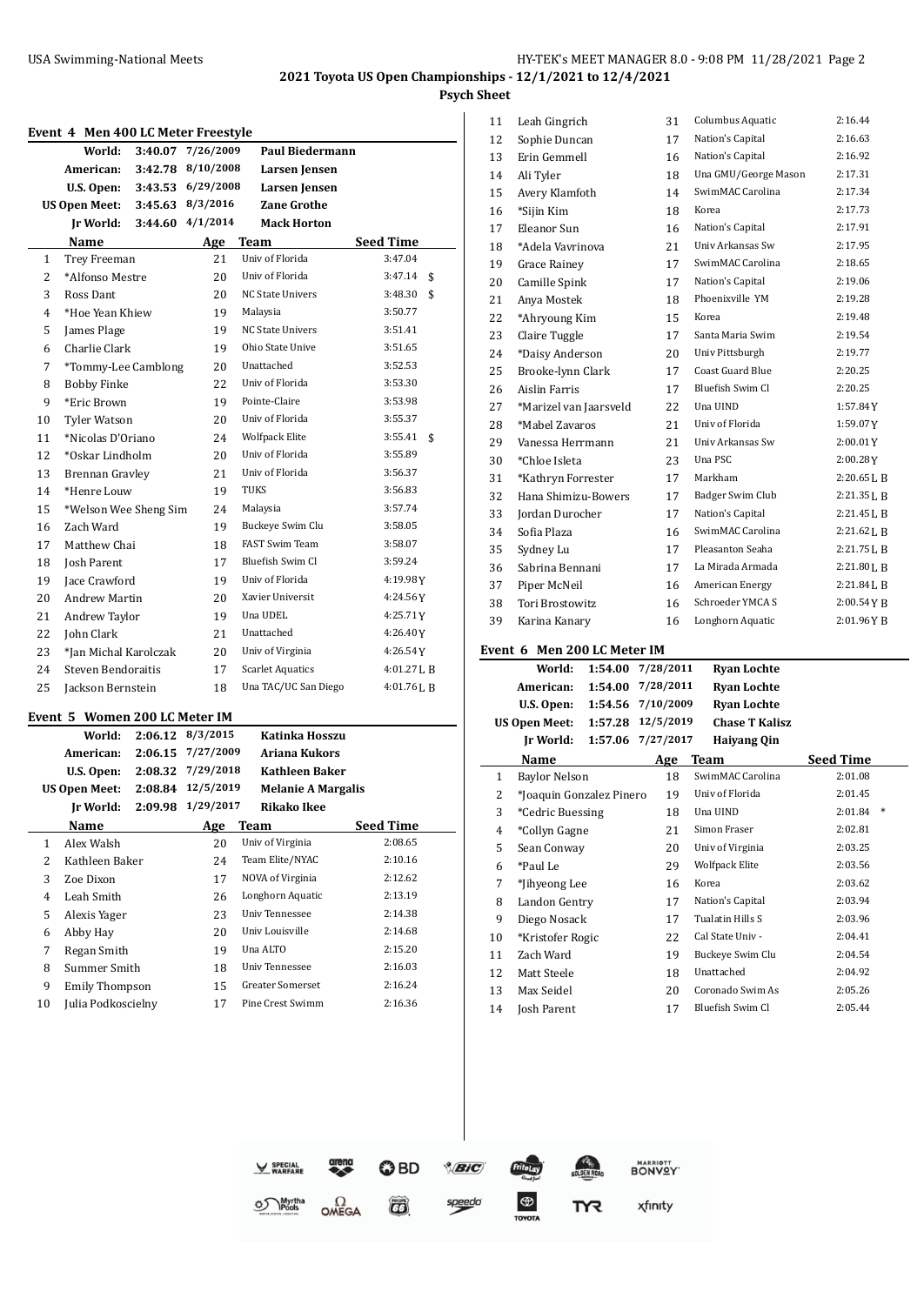#### **Event 6 ...(Men 200 LC Meter IM)**

|    | Name              | Age | <b>Team</b>             | <b>Seed Time</b> |
|----|-------------------|-----|-------------------------|------------------|
| 15 | Nathan Lee        | 18  | Una TAC/UC San Diego    | 2:05.65<br>\$    |
| 16 | *Soo Hwan Park    | 17  | Korea                   | 2:05.78          |
| 17 | *Tonislav Sabev   | 18  | Una UDEL                | 2:06.33          |
| 18 | Richard Poplawski | 15  | <b>Scarlet Aquatics</b> | 2:06.42          |
| 19 | *Julio Horrego    | 23  | South Florida Aq        | 2:06.57          |
| 20 | Jack Doyle        | 19  | Una BC/Boston College   | 2:07.04          |
| 21 | Caleb Maldari     | 16  | SwimMAC Carolina        | 2:07.12          |
| 22 | Isaac Weigel      | 18  | Unattached              | 2:07.17          |
| 23 | Zack Reuter       | 23  | Una TAC/UC San Diego    | 2:07.26          |
| 24 | Luca Urlando      | 19  | <b>DART</b> Swimming    | 1:42.81Y         |
| 25 | Noah Nichols      | 19  | Univ of Virginia        | 1:46.29Y         |
| 26 | Timmy Kubacki     | 22  | <b>Cleveland State</b>  | 1:46.56Y         |
| 27 | Stephen Jones     | 23  | <b>Gulf Coast Swim</b>  | 1:47.38Y         |
| 28 | Cam Abaqueta      | 18  | SwimMAC Carolina        | 1:48.01Y         |
| 29 | Matthew Lucky     | 17  | Una MAC/SwimMAC         | 2:07.85 L B      |
| 30 | Devyn Caples      | 15  | Pleasanton Seaha        | 2:08.15 L B      |
| 31 | Owen Ngan         | 18  | Unattached              | 2:09.07LB        |
| 32 | Andrew Billitto   | 16  | West Florida Lig        | 2:09.35 L B      |
| 33 | Kalen Anbar       | 16  | New Canaan YMCA         | 2:09.38LB        |
| 34 | Eric Lee          | 15  | <b>Scarlet Aquatics</b> | 1:50.40YB        |
|    |                   |     |                         |                  |

# **Event 7 Women 50 LC Meter Freestyle**

|              | World:                   | 23.67 | 7/29/2017 | <b>Sarah Sjostrom</b>      |                  |        |
|--------------|--------------------------|-------|-----------|----------------------------|------------------|--------|
|              | American:                | 23.97 | 7/30/2017 | <b>Simone Manuel</b>       |                  |        |
|              | U.S. Open:               | 24.08 | 6/1/2019  | <b>Pernille Blume</b>      |                  |        |
|              | <b>US Open Meet:</b>     | 24.43 | 12/5/2019 | <b>Simone A Manuel</b>     |                  |        |
|              | <b>Jr World:</b>         | 24.33 | 9/15/2017 | <b>Rikako Ikee</b>         |                  |        |
|              | Name                     |       | Age       | Team                       | <b>Seed Time</b> |        |
| $\mathbf{1}$ | Madison Kennedy          |       | 33        | Una SCSC                   | 25.25            |        |
| 2            | Camille Spink            |       | 17        | Nation's Capital           | 25.45            |        |
| 3            | <b>Mallory Comerford</b> |       | 24        | Cardinal Aquatic/UofLOUISV | 25.45            |        |
| 4            | *Minji Heo               |       | 17        | Korea                      | 25.59            |        |
| 5            | Kobie Melton             |       | 21        | Univ Arkansas Sw           | 25.65            |        |
| 6            | Teresa Ivan              |       | 18        | Una OSU                    | 25.65            | \$     |
| 7            | Talia Bates              |       | 20        | Univ of Florida            | 25.66            |        |
| 8            | Ella Welch               |       | 17        | Cardinal Aquatic           | 25.69            |        |
| 9            | <b>Tatum Wall</b>        |       | 17        | Nation's Capital           | 25.73            |        |
| 10           | Clare Logan              |       | 15        | Una FSPY                   | 25.75            |        |
| 11           | Marina Spadoni           |       | 27        | Unattached                 | 25.80            |        |
| 12           | <b>Haley Dolan</b>       |       | 22        | Una BC/Boston College      | 25.88            |        |
| 13           | *Cherelle Thompson       |       | 29        | Performance Aqua           | 25.90            |        |
| 14           | Micayla Cronk            |       | 18        | Univ of Florida            | 25.91            |        |
| 15           | *Arina Openysheva        |       | 22        | Univ Louisville            | 25.95            | $\ast$ |
| 16           | Anna Kotonen             |       | 24        | Unattached                 | 25.98            |        |
| 17           | *Dylan Scholes           |       | 17        | Markham                    | 26.03            |        |
| 18           | Michelle Case            |       | 26        | YMCA of Upper Pa           | 26.11            |        |
| 19           | Cami Semmen              |       | 17        | <b>Blue Dolfins</b>        | 26.15            |        |
| 20           | Ali Tyler                |       | 18        | Una GMU/George Mason       | 26.17            |        |
| 21           | Anya Mostek              |       | 18        | Phoenixville YM            | 26.30            |        |
|              |                          |       |           |                            |                  |        |

| 22 | <b>Blair Stoneburg</b> | 17 | Treasure Coast A        | 26.32      |
|----|------------------------|----|-------------------------|------------|
| 23 | Reilly Tiltmann        | 18 | Univ of Virginia        | 26.33      |
| 24 | Wyllo Hanson           | 16 | <b>Coast Guard Blue</b> | 26.39      |
| 25 | *Krystal Lara          | 23 | Badger Swim Club        | 26.44      |
| 26 | Jojo Randby            | 18 | Univ of Nebraska        | 26.55      |
| 27 | Nina Allen             | 16 | Rockville Montgo        | 26.56      |
| 28 | *Chloe Isleta          | 23 | Una PSC                 | 26.59      |
| 29 | Sirena Rowe            | 23 | Azura Florida Aq        | 22.37Y     |
| 30 | Bella Cothern          | 20 | Univ Arkansas Sw        | 22.43Y     |
| 31 | *Johannah Buys         | 21 | Una UIND                | 22.52Y#    |
| 32 | *Mendy De Rooi         | 24 | Duquesne Univers        | 22.68Y     |
| 33 | *Sophie Yendell        | 19 | Univ Pittsburgh         | 22.78Y     |
| 34 | *Ella Varga            | 17 | Calgary SwimClub        | 26.03 L B  |
| 35 | Kyleigh Tankard        | 17 | Coast Guard Blue        | 26.63 J.B  |
| 36 | Emily Thompson         | 15 | <b>Greater Somerset</b> | 26.70 J, B |

# **Event 8 Men 50 LC Meter Freestyle**

|                | World:<br>20.91           | 12/18/2009      | <b>Cesar Cielo Filho</b>      |                  |
|----------------|---------------------------|-----------------|-------------------------------|------------------|
|                | American:<br>21.04        | 7/27/2019       | Caeleb Dressel - also 6/20/21 |                  |
|                | U.S. Open:                | 21.04 6/20/2021 | <b>Caeleh Dressel</b>         |                  |
|                | <b>US Open Meet:</b>      | 21.59 12/5/2019 | <b>Bruno G Fratus</b>         |                  |
|                | <b>Jr World:</b><br>21.75 | 8/25/2017       | <b>Michael Andrew</b>         |                  |
|                | Name                      | Age             | <b>Team</b>                   | <b>Seed Time</b> |
| $\mathbf{1}$   | *Bruno Fratus             | 32              | <b>Coral Springs Sw</b>       | 21.57            |
| $\overline{2}$ | David Curtiss             | 19              | <b>NC State Univers</b>       | 21.87            |
| 3              | *Nyls Korstanje           | 22              | <b>NC State Univers</b>       | 21.98<br>\$      |
| 4              | Adam Chaney               | 19              | Univ of Florida               | 22.00            |
| 5              | August Lamb               | 21              | Univ of Virginia              | 22.23            |
| 6              | *Sem Andreis              | 22              | Ohio State Unive              | 22.24            |
| 7              | *Andrej Barna             | 23              | Cardinal Aquatic/UofLOUISV    | 22.29            |
| 8              | *Gus Borges               | 22              | Pinnacle Racing               | 22.48            |
| 9              | *Nikola Acin              | 21              | Una PUR                       | 22.70            |
| 10             | Jack Aikins               | 19              | Univ of Virginia              | 22.74            |
| 11             | Sam Stewart               | 24              | Club Kick Start               | 22.78            |
| 12             | Kent Olsen-Stavrakas      | 30              | Colorado Stars                | 22.81            |
| 13             | *Minjoon Kim              | 17              | Korea                         | 22.82            |
| 14             | *Eric Friese              | 22              | Univ of Florida               | 22.89            |
| 15             | *Edouard Fullum-Huot      | 18              | Pointe-Claire                 | 23.01            |
| 16             | *Stephen Calkins          | 23              | Calgary SwimClub              | 23.02            |
| 17             | *Ruslan Gaziev            | 22              | Ohio State Unive              | 23.08<br>\$      |
| 18             | Thomas Heilman            | 14              | Cavalier Aquatic              | 23.23            |
| 19             | Flynn Crisci              | 21              | Univ Pittsburgh               | 23.25<br>\$      |
| 20             | Derek Sander              | 24              | <b>Madison Swimming</b>       | 23.26            |
| 21             | <b>Brady Samuels</b>      | 18              | Una PUR                       | 23.28            |
| 22             | <b>Josiah Morales</b>     | 27              | Performance Aqua              | 23.29            |
| 23             | Gage Hannewyk             | 18              | Xavier Universit              | 23.31            |
| 24             | <b>John Colin</b>         | 23              | Dubuque Area Swi              | 23.33            |
| 25             | *Nikola Bjelajac          | 23              | Una PUR                       | 23.36            |
| 26             | Matthew Namakonov         | 19              | Arlington Aquati              | 23.45            |
| 27             | *Alex Quach               | 20              | Ohio State Unive              | 21.845\$         |
| 28             | Sam Roche                 | 20              | Una BC/Boston College         | 20.01Y\$         |

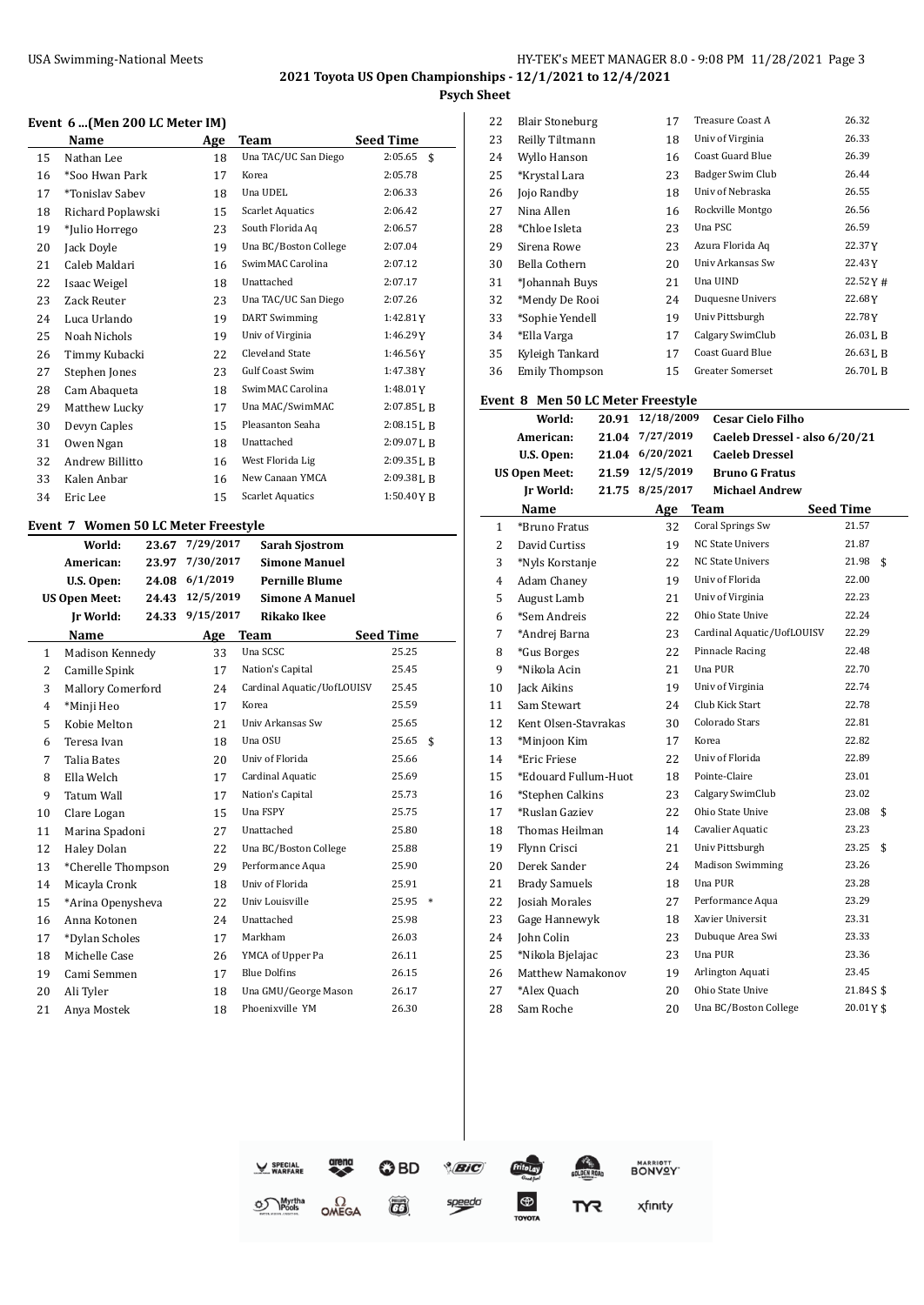# USA Swimming-National Meets **HY-TEK's MEET MANAGER 8.0 - 9:08 PM 11/28/2021** Page 4

**2021 Toyota US Open Championships - 12/1/2021 to 12/4/2021 Psych Sheet**

#### **Event 8 ...(Men 50 LC Meter Freestyle)**

|    | Name                          |         | <b>Age</b> | <b>Team</b>               | <b>Seed Time</b>  |
|----|-------------------------------|---------|------------|---------------------------|-------------------|
| 29 | *Artyom Machekin              |         | 30         | San Diego Seapor          | 20.07Y\$          |
| 30 | Ian Brann                     |         | 19         | Una DAV                   | 20.15Y            |
| 31 | Reid Miller                   |         | 18         | SwimMAC Carolina          | 20.26Y            |
| 32 | Andrija Petkovic              |         | 19         | Una TAC/UC San Diego      | 20.35 Y           |
| 33 | Matthew Szekely               |         | 20         | Una BC/Boston College     | 20.38Y            |
| 34 | Christian Thomas              |         | 22         | Una XAV                   | 20.38Y            |
| 35 | Alexander Hazlett             |         | 18         | Greenwich YWCA D          | 23.53 L B         |
| 36 | Cam Abaqueta                  |         | 18         | SwimMAC Carolina          | 24.06 J.B         |
| 37 | Noah Dyer                     |         | 16         | <b>Machine Aquatics</b>   | 24.17LB           |
| 38 | Juan Mora                     |         | 17         | South Florida Aq          | 24.25 L B         |
|    |                               |         |            |                           |                   |
|    | Event 9 Women 400 LC Meter IM |         |            |                           |                   |
|    | World:                        | 4:26.36 | 8/6/2016   | Katinka Hosszu            |                   |
|    | American:                     | 4:31.12 | 6/29/2008  | <b>Katie Hoff</b>         |                   |
|    | U.S. Open:                    | 4:31.07 | 6/19/2015  | Katinka Hosszu            |                   |
|    | <b>US Open Meet:</b>          | 4:37.34 | 12/6/2019  | <b>Melanie A Margalis</b> |                   |
|    | Jr World:                     | 4:38.53 | 8/20/2019  | Alba Vazquez              |                   |
|    | Name                          |         | Age        | <b>Team</b>               | Seed Time         |
| 1  | Leah Smith                    |         | 26         | Longhorn Aquatic          | 4:34.55           |
| 2  | Zoe Dixon                     |         | 17         | NOVA of Virginia          | 4:42.25           |
| 3  | Summer Smith                  |         | 18         | <b>Univ Tennessee</b>     | 4:42.53           |
| 4  | Julia Podkoscielny            |         | 17         | Pine Crest Swimm          | 4:44.83           |
| 5  | Alexis Yager                  |         | 23         | Univ Tennessee            | 4:45.18           |
| 6  | Kathleen Golding              |         | 21         | Univ of Florida           | 4:46.12           |
| 7  | *Katrina Bellio               |         | 17         | Etobicoke Swim C          | 4:46.16           |
| 8  | Sophie Duncan                 |         | 17         | Nation's Capital          | 4:46.38           |
| 9  | *Ella Jansen                  |         | 16         | Etobicoke Swim C          | 4:46.72           |
| 10 | Abby Hay                      |         | 20         | Univ Louisville           | 4:48.00           |
| 11 | Kayla Han                     |         | 13         | La Mirada Armada          | 4:49.37           |
| 12 | *Rosie Zavaros                |         | 21         | Univ of Florida           | 4:50.24<br>\$     |
| 13 | *Yara Hierath                 |         | 20         | <b>NC State Univers</b>   | 4:51.13<br>\$     |
| 14 | Avery Klamfoth                |         | 14         | SwimMAC Carolina          | 4:51.47           |
| 15 | <b>Emily Thompson</b>         |         | 15         | Greater Somerset          | 4:52.14           |
| 16 | Hana Shimizu-Bowers           |         | 17         | Badger Swim Club          | 4:52.17           |
| 17 | Leah Gingrich                 |         | 31         | Columbus Aquatic          | 4:52.29           |
| 18 | Chloe Kim                     |         | 14         | <b>Scarlet Aquatics</b>   | 4:52.74           |
| 19 | *Marizel van Jaarsveld        |         | 22         | Una UIND                  | 4:52.75<br>$\ast$ |
| 20 | *Daisy Anderson               |         | 20         | Univ Pittsburgh           | 4:53.24           |
| 21 | Jordan Durocher               |         | 17         | Nation's Capital          | 4:54.60           |
| 22 | *Sijin Kim                    |         | 18         | Korea                     | 4:55.03           |
| 23 | Aislin Farris                 |         | 17         | Bluefish Swim Cl          | 4:55.24           |
| 24 | Claire Dafoe                  |         | 17         | NOVA of Virginia          | 4:55.40           |
| 25 | Sofia Plaza                   |         | 16         | SwimMAC Carolina          | 4:55.87           |
| 26 | Ella Myers                    |         | 17         | Nation's Capital          | 4:56.78           |
| 27 | *Mabel Zavaros                |         | 21         | Univ of Florida           | 4:08.30Y          |
| 28 | *Adela Vavrinova              |         | 21         | Univ Arkansas Sw          | 4:12.49Y          |
| 29 | Sabrina Bennani               |         | 17         | La Mirada Armada          | 4:56.90LB         |
| 30 | Karina Kanary                 |         | 16         | Longhorn Aquatic          | 4:57.29 L B       |
| 31 | Sanna Peterson                |         | 17         | NOVA of Virginia          | 4:58.38 L B       |

| 32 | Alexa Reyna       | 16 | Badger Swim Club | $4:59.59$ J, B |
|----|-------------------|----|------------------|----------------|
| 33 | Brooke-lynn Clark |    | Coast Guard Blue | 4:59.771. R    |
| 34 | Ella Smith        | 17 | Bluefish Swim Cl | $5:00.10$ J. R |
| 35 | Grace Rainey      | 17 | SwimMAC Carolina | 4:16.99 Y R    |
| 36 | Katie Russell     | 17 | NOVA of Virginia | 4:22.09YR      |
|    |                   |    |                  |                |

#### **Event 10 Men 400 LC Meter IM**

| Event 10 Men 400 LC Meter IM |                          |         |            |                           |                  |  |
|------------------------------|--------------------------|---------|------------|---------------------------|------------------|--|
|                              | World:                   | 4:03.84 | 8/10/2008  | <b>Michael Phelps</b>     |                  |  |
|                              | American:                | 4:03.84 | 8/10/2008  | <b>Michael Phelps</b>     |                  |  |
|                              | U.S. Open:               | 4:05.25 | 6/29/2008  | <b>Michael Phelps</b>     |                  |  |
|                              | <b>US Open Meet:</b>     | 4:11.11 | 8/1/2013   | <b>Sebastien Rousseau</b> |                  |  |
|                              | Ir World:                | 4:11.50 | 10/29/2020 | <b>Ilia Borodin</b>       |                  |  |
|                              | Name                     |         |            | Age Team                  | <b>Seed Time</b> |  |
| $\mathbf{1}$                 | <b>Bobby Finke</b>       |         | 22         | Univ of Florida           | 4:11.44          |  |
| 2                            | *Cedric Buessing         |         | 18         | Una UIND                  | 4:17.40#         |  |
| 3                            | *Collyn Gagne            |         | 21         | Simon Fraser              | 4:18.65          |  |
| 4                            | <b>Baylor Nelson</b>     |         | 18         | SwimMAC Carolina          | 4:20.78          |  |
| 5                            | <b>Josh Parent</b>       |         | 17         | Bluefish Swim Cl          | 4:21.73          |  |
| 6                            | <b>Tyler Watson</b>      |         | 20         | Univ of Florida           | 4:23.05          |  |
| 7                            | Brennan Gravley          |         | 21         | Univ of Florida           | 4:23.29          |  |
| 8                            | *Minseop Kim             |         | 17         | Korea                     | 4:25.46          |  |
| 9                            | *Soo Hwan Park           |         | 17         | Korea                     | 4:26.26          |  |
| 10                           | Zach Ward                |         | 19         | Buckeye Swim Clu          | 4:26.31          |  |
| 11                           | Max Seidel               |         | 20         | Coronado Swim As          | 4:26.50          |  |
| 12                           | Sean Conway              |         | 20         | Univ of Virginia          | 4:26.50          |  |
| 13                           | *Jihyeong Lee            |         | 16         | Korea                     | 4:28.15          |  |
| 14                           | Devyn Caples             |         | 15         | Pleasanton Seaha          | 4:28.19          |  |
| 15                           | Logan Zucker             |         | 18         | SwimMAC Carolina          | 4:30.09          |  |
| 16                           | Richard Poplawski        |         | 15         | <b>Scarlet Aquatics</b>   | 4:30.17          |  |
| 17                           | Owen Ngan                |         | 18         | Unattached                | 4:30.64          |  |
| 18                           | Kalen Anbar              |         | 16         | New Canaan YMCA           | 4:30.68          |  |
| 19                           | Parker Reynolds          |         | 17         | Santa Maria Swim          | 4:30.98          |  |
| 20                           | Mohamed Hegazy           |         | 22         | Unattached/Egypt          | 3:49.15Y         |  |
| 21                           | Timmy Kubacki            |         | 22.        | <b>Cleveland State</b>    | 3:50.24Y         |  |
| 22                           | *Joaquin Gonzalez Pinero |         | 19         | Univ of Florida           | 3:50.82Y         |  |
| 23                           | Diego Nosack             |         | 17         | Tualatin Hills S          | $4:31.93$ J, B   |  |
| 24                           | Caleb Maldari            |         | 16         | SwimMAC Carolina          | $4:32.01$ J, B   |  |
| 25                           | Matt Steele              |         | 18         | Unattached                | $4:32.26$ J, B   |  |
| 26                           | Eric Lee                 |         | 15         | <b>Scarlet Aquatics</b>   | $4:34.23$ J, B   |  |
| 27                           | Nathan Lee               |         | 18         | Una TAC/UC San Diego      | 4:35.38LB\$      |  |
| 28                           | Jordan Kelly             |         | 16         | Nation's Capital          | 4:35.67LB        |  |
| 29                           | Clayton Whetstine        |         | 18         | <b>Coast Guard Blue</b>   | 3:57.93YB        |  |
|                              |                          |         |            |                           |                  |  |

# **Event 11 Women 100 LC Meter Butterfly**

| World:               |       | 55.48 8/7/2016  | <b>Sarah Sjostrom</b> |                  |
|----------------------|-------|-----------------|-----------------------|------------------|
| American:            |       | 55.66 6/14/2021 | <b>Torri Huske</b>    |                  |
| U.S. Open:           |       | 55.66 6/14/2021 | <b>Torri Huske</b>    |                  |
| <b>US Open Meet:</b> | 56.61 | 11/13/2020      | <b>Claire Curzan</b>  |                  |
| Ir World:            |       | 56.46 8/7/2016  | <b>Penny Oleksiak</b> |                  |
| Name                 |       | Age             | <b>Team</b>           | <b>Seed Time</b> |
| Regan Smith          |       | 19              | Una ALTO              | 57.63            |



 $\overline{a}$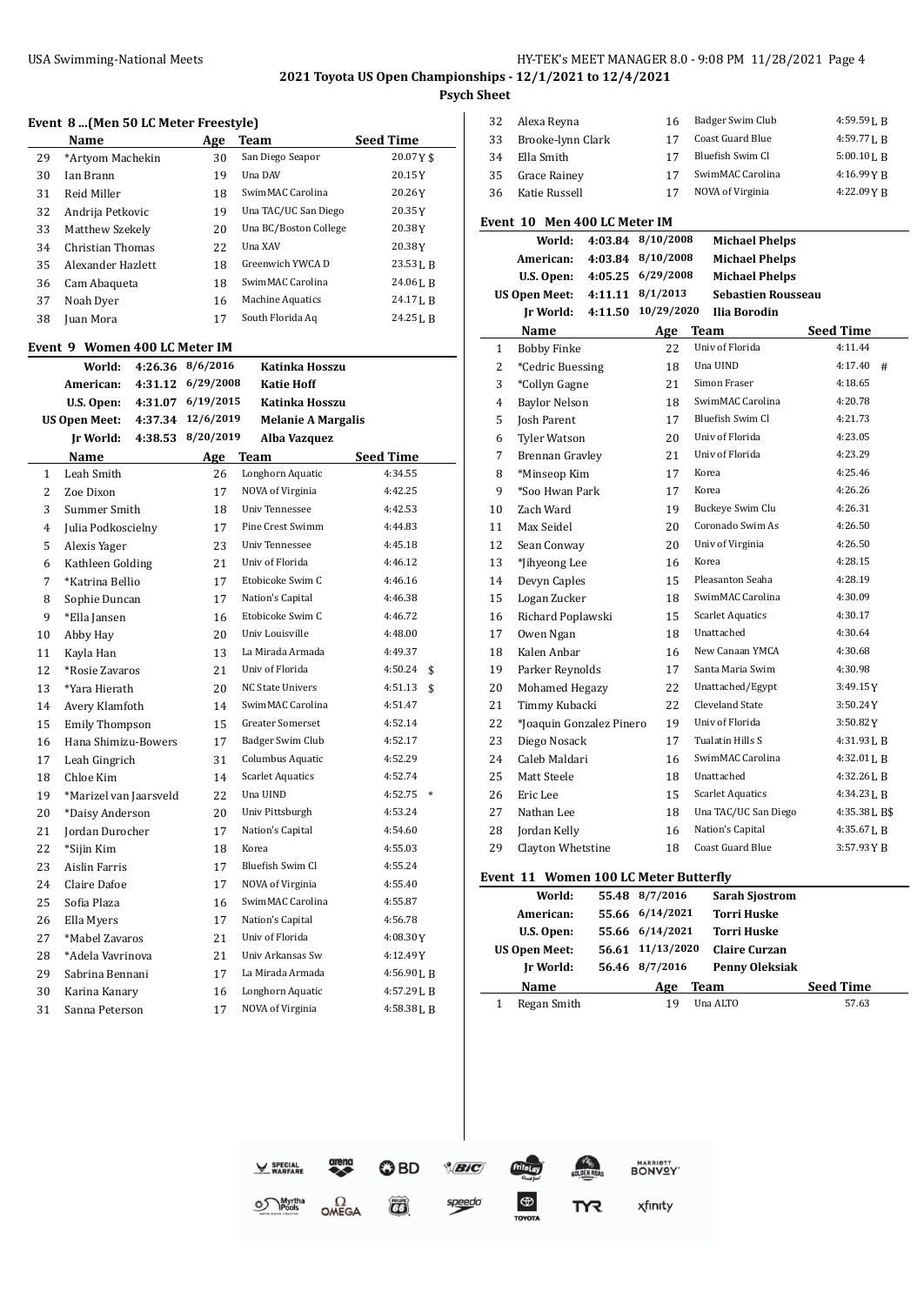# **Event 11 ...(Women 100 LC Meter Butterfly)**

| Name           |                          | Age | Team                       | <b>Seed Time</b> |
|----------------|--------------------------|-----|----------------------------|------------------|
| $\overline{2}$ | *Mabel Zavaros           | 21  | Univ of Florida            | 59.16            |
| 3              | Alex Walsh               | 20  | Univ of Virginia           | 59.58            |
| 4              | Abby Arens               | 19  | <b>NC State Univers</b>    | 59.65            |
| 5              | Kyleigh Tankard          | 17  | <b>Coast Guard Blue</b>    | 1:00.06          |
| 6              | <b>Mallory Comerford</b> | 24  | Cardinal Aquatic/UofLOUISV | 1:00.11          |
| 7              | Katherine Zenick         | 20  | Ohio State Unive           | 1:00.19          |
| 8              | *Yoojin Ahn              | 18  | Korea                      | 1:00.20          |
| 9              | Sydney Lu                | 17  | Pleasanton Seaha           | 1:00.25          |
| 10             | *Yeonkyung Hur           | 15  | Korea                      | 1:00.38          |
| 11             | *Krystal Lara            | 23  | Badger Swim Club           | 1:00.62          |
| 12             | Reilly Tiltmann          | 18  | Univ of Virginia           | 1:00.70          |
| 13             | *Milica Opacic           | 19  | Univ of Nebraska           | 1:00.82          |
| 14             | Autumn D'Arcy            | 21  | Cal State Univ -           | 1:01.06          |
| 15             | Amanda Ray               | 19  | Univ of Florida            | 1:01.09          |
| 16             | Mia Leko                 | 21  | Unattached                 | 1:01.11          |
| 17             | *Kathryn Forrester       | 17  | Markham                    | 1:01.43          |
| 18             | Hana Shimizu-Bowers      | 17  | Badger Swim Club           | 1:01.53          |
| 19             | Kobie Melton             | 21  | Univ Arkansas Sw           | 1:01.58          |
| 20             | <b>Tatum Wall</b>        | 17  | Nation's Capital           | 1:01.72          |
| 21             | Eleanor Sun              | 16  | Nation's Capital           | 1:01.89          |
| 22             | *Eleonora Camisa         | 19  | Univ Arkansas Sw           | 1:01.90          |
| 23             | Ella Welch               | 17  | Cardinal Aquatic           | 1:01.92          |
| 24             | Molly Donlan             | 16  | SwimMAC Carolina           | 1:02.01          |
| 25             | Kiara Anchrum            | 18  | Xavier Universit           | 1:02.10<br>\$    |
| 26             | *Adela Vavrinova         | 21  | Univ Arkansas Sw           | 1:02.18          |
| 27             | <b>Shelby Stanley</b>    | 20  | Una DAV                    | 53.11Y           |
| 28             | Mimi Watts               | 19  | Unattached                 | 53.21Y           |
| 29             | *Mendy De Rooi           | 24  | Duquesne Univers           | 53.42Y           |
| 30             | Katie White              | 17  | Bluefish Swim Cl           | 1:02.35 L B      |
| 31             | <b>Tori Brostowitz</b>   | 16  | Schroeder YMCA S           | 54.05YB          |

#### **Event 12 Men 100 LC Meter Butterfly**

| Seed Time     |  |
|---------------|--|
| $51.54$ \$    |  |
| 51.54         |  |
| 51.64         |  |
| 52.13         |  |
| 52.45         |  |
| 52.92         |  |
| 53.44         |  |
| 53.45         |  |
| 53.45<br>- \$ |  |
| 53.46         |  |
| 53.55         |  |
|               |  |

| 12 | *Junheon Hwangbo     | 17 | Korea                 | 53.84       |
|----|----------------------|----|-----------------------|-------------|
| 13 | *Stephen Calkins     | 23 | Calgary SwimClub      | 53.88       |
| 14 | Sam Stewart          | 24 | Club Kick Start       | 54.19       |
| 15 | *Paul Le             | 29 | <b>Wolfpack Elite</b> | 54.21       |
| 16 | *Davidson Vincent    | 20 | Azura Florida Aq      | 54.22       |
| 17 | <b>Brady Samuels</b> | 18 | Una PUR               | 54.33       |
| 18 | Thomas Heilman       | 14 | Cavalier Aquatic      | 54.43       |
| 19 | Chachi Gustafson     | 20 | Ohio State Unive      | 54.58       |
| 20 | Alexander Hazlett    | 18 | Greenwich YWCA D      | 55.10       |
| 21 | Josiah Morales       | 27 | Performance Aqua      | 55.15       |
| 22 | Logan Zucker         | 18 | SwimMAC Carolina      | 55.40       |
| 23 | Rob Newell           | 31 | Swim UpHill           | 55.47       |
| 24 | *Simeon Sabev        | 20 | Una UDEL              | 55.51       |
| 25 | Simon Bermudez       | 15 | Nation's Capital      | 55.54       |
| 26 | Everett Oehler       | 18 | Rockville Montgo      | 55.55       |
| 27 | Gage Hannewyk        | 18 | Xavier Universit      | 55.66       |
| 28 | Loren Gillilan       | 23 | Cal State Univ -      | 55.67       |
| 29 | *Alex Quach          | 20 | Ohio State Unive      | $51.22S$ \$ |
| 30 | Stephen Jones        | 23 | Gulf Coast Swim       | 47.34Y      |
| 31 | Andrew Billitto      | 16 | West Florida Lig      | 47.55Y      |
| 32 | *Bob Fick            | 20 | Una CLEV              | 47.86Y      |
| 33 | Kyle Floyd           | 19 | Una BC/Boston College | 47.94Y      |
| 34 | Matthew Szekely      | 20 | Una BC/Boston College | 48.19Y      |
| 35 | *Marcin Goraj        | 20 | Univ Pittsburgh       | 48.26Y\$    |
| 36 | Joey Mullen          | 21 | Xavier Universit      | 48.73Y      |
| 37 | Bryce Henkel         | 18 | Una BC/Boston College | 48.78Y      |
| 38 | Reid Miller          | 18 | SwimMAC Carolina      | 56.64LB     |
| 39 | Matthew Lucky        | 17 | Una MAC/SwimMAC       | 48.80YB     |
|    |                      |    |                       |             |

# **Event 13 Women 200 LC Meter Freestyle**

|    |                       | "" Ollicii 200 lig pictor i recocyte | 7/29/2009 |                            |                  |    |
|----|-----------------------|--------------------------------------|-----------|----------------------------|------------------|----|
|    | World:                | 1:52.98                              |           | <b>Federica Pellegrini</b> |                  |    |
|    | American:             | 1:53.61                              | 7/31/2012 | <b>Allison Schmitt</b>     |                  |    |
|    | U.S. Open:            | 1:54.40                              | 6/25/2012 | <b>Allison Schmitt</b>     |                  |    |
|    | <b>US Open Meet:</b>  | 1:56.24                              | 12/6/2019 | <b>Katie G Ledecky</b>     |                  |    |
|    | Ir World:             | 1:55.43                              | 7/24/2019 | Junxuan Yang               |                  |    |
|    | Name                  |                                      | Age       | Team                       | <b>Seed Time</b> |    |
| 1  | Katie Ledecky         |                                      | 24        | Una FLOR                   | 1:54.40          |    |
| 2  | Paige Madden          |                                      | 23        | Una UVA                    | 1:56.44          |    |
| 3  | Leah Smith            |                                      | 26        | Longhorn Aquatic           | 1:57.52          |    |
| 4  | Erin Gemmell          |                                      | 16        | Nation's Capital           | 1:58.67          |    |
| 5  | Claire Tuggle         |                                      | 17        | Santa Maria Swim           | 1:58.85          |    |
| 6  | *Julia Mrozinski      |                                      | 21        | <b>Univ Tennessee</b>      | 1:59.01          | \$ |
| 7  | *Brooklyn Douthwright |                                      | 18        | <b>Univ Tennessee</b>      | 1:59.12          | \$ |
| 8  | Camille Spink         |                                      | 17        | Nation's Capital           | 1:59.58          |    |
| 9  | *Arina Openysheva     |                                      | 22        | Univ Louisville            | 1:59.78          | *  |
| 10 | Talia Bates           |                                      | 20        | Univ of Florida            | 1:59.97          |    |
| 11 | *Dune Coetzee         |                                      | 19        | <b>TUKS</b>                | 2:00.69          |    |
| 12 | *Katrina Bellio       |                                      | 17        | Etobicoke Swim C           | 2:00.83          |    |
| 13 | Autumn Haebig         |                                      | 23        | Univ of Nebraska           | 2:00.94          |    |
| 14 | Jillian Cox           |                                      | 16        | Una TXLA                   | 2:01.04          |    |
| 15 | Micayla Cronk         |                                      | 18        | Univ of Florida            | 2:01.56          |    |
|    |                       |                                      |           |                            |                  |    |



 $\overline{a}$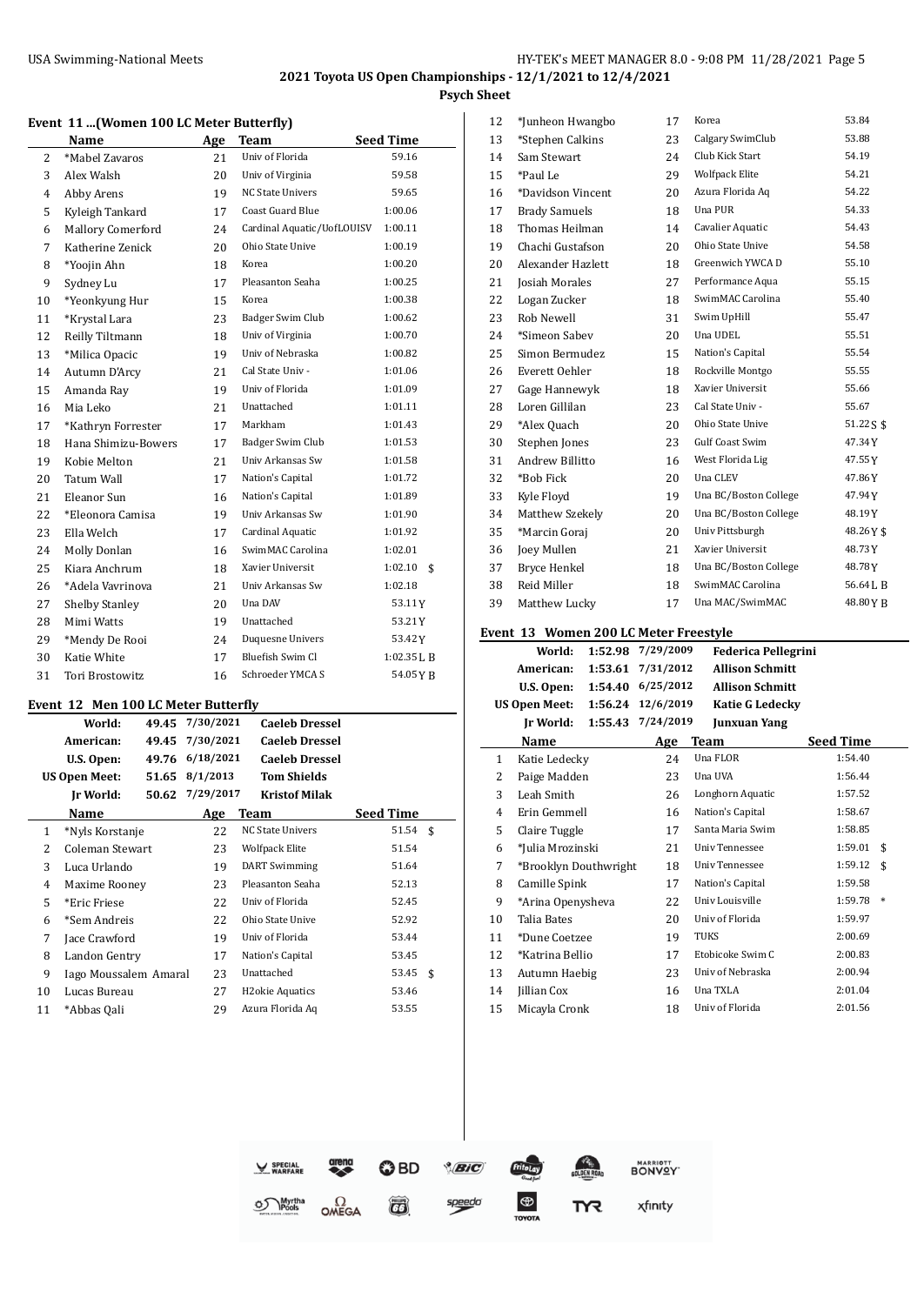#### USA Swimming-National Meets **HY-TEK's MEET MANAGER 8.0 - 9:08 PM 11/28/2021** Page 6 **2021 Toyota US Open Championships - 12/1/2021 to 12/4/2021**

**Psych Sheet**

 $\overline{a}$ 

#### **Event 13 ...(Women 200 LC Meter Freestyle)**

|    | Name                   | Age | Team             | <b>Seed Time</b> |
|----|------------------------|-----|------------------|------------------|
| 16 | Kathleen Golding       | 21  | Univ of Florida  | 2:01.80          |
| 17 | <b>Tylor Mathieu</b>   | 20  | Univ of Florida  | 2:01.81          |
| 18 | *Nikki Miller          | 21  | Univ of Florida  | 2:02.06          |
| 19 | Sierra Schmidt         | 23  | Scottsdale A.C.  | 2:02.30          |
| 20 | <b>Blair Stoneburg</b> | 17  | Treasure Coast A | 2:02.62          |
| 21 | Leah Gingrich          | 31  | Columbus Aquatic | 2:02.67          |
| 22 | Kayla Han              | 13  | La Mirada Armada | 2:03.23          |
| 23 | Sophie Duncan          | 17  | Nation's Capital | 2:03.38          |
| 24 | Hana Shimizu-Bowers    | 17  | Badger Swim Club | 2:03.85          |
| 25 | *Yeonkyung Hur         | 15  | Korea            | $2:03.91$ J, B   |
| 26 | Julia Podkoscielny     | 17  | Pine Crest Swimm | $2:04.11$ J, R   |
| 27 | Maren Conze            | 16  | Nation's Capital | $2:04.42$ J, B   |
| 28 | Tatum Wall             | 17  | Nation's Capital | 1:47.49 Y B      |

# **Event 14 Men 200 LC Meter Freestyle**

|                | World:                   | 1:42.00 | 7/28/2009  |             | <b>Paul Biedermann</b>     |                  |        |
|----------------|--------------------------|---------|------------|-------------|----------------------------|------------------|--------|
|                | American:                | 1:42.96 | 8/12/2008  |             | <b>Michael Phelps</b>      |                  |        |
|                | U.S. Open:               | 1:44.10 | 7/1/2008   |             | <b>Michael Phelps</b>      |                  |        |
|                | <b>US Open Meet:</b>     | 1:45.92 | 12/6/2019  |             | <b>Townley T Haas</b>      |                  |        |
|                | Ir World:                | 1:45.92 | 11/19/2020 |             | <b>Sunwoo Hwang</b>        |                  |        |
|                | <b>Name</b>              |         | Age        | <b>Team</b> |                            | <b>Seed Time</b> |        |
| $\mathbf{1}$   | Luca Urlando             |         | 19         |             | <b>DART</b> Swimming       | 1:46.93          |        |
| $\overline{2}$ | Trey Freeman             |         | 21         |             | Univ of Florida            | 1:48.26          |        |
| 3              | Maxime Rooney            |         | 23         |             | Pleasanton Seaha           | 1:48.59          |        |
| 4              | *Welson Wee Sheng Sim    |         | 24         |             | Malaysia                   | 1:49.24          |        |
| 5              | *Hoe Yean Khiew          |         | 19         |             | Malaysia                   | 1:49.38          |        |
| 6              | *Ruslan Gaziev           |         | 22         |             | Ohio State Unive           | 1:49.45          | \$     |
| 7              | *Andrej Barna            |         | 23         |             | Cardinal Aquatic/UofLOUISV | 1:49.50          |        |
| 8              | *Alfonso Mestre          |         | 20         |             | Univ of Florida            | 1:49.84          | \$     |
| 9              | *Jan Michal Karolczak    |         | 20         |             | Univ of Virginia           | 1:50.22          |        |
| 10             | Adam Chaney              |         | 19         |             | Univ of Florida            | 1:50.98          |        |
| 11             | *Joaquin Gonzalez Pinero |         | 19         |             | Univ of Florida            | 1:51.11          |        |
| 12             | Zach Ward                |         | 19         |             | Buckeye Swim Clu           | 1:51.74          |        |
| 13             | Logan Zucker             |         | 18         |             | SwimMAC Carolina           | 1:51.77          |        |
| 14             | *Cedric Buessing         |         | 18         |             | Una UIND                   | 1:51.80          | $\ast$ |
| 15             | *Henre Louw              |         | 19         | <b>TUKS</b> |                            | 1:51.80          |        |
| 16             | *Leo Fath                |         | 22         |             | Simon Fraser               | 1:51.90          |        |
| 17             | Jace Crawford            |         | 19         |             | Univ of Florida            | 1:52.39          |        |
| 18             | *Gus Borges              |         | 22         |             | Pinnacle Racing            | 1:52.46          |        |
| 19             | Charlie Clark            |         | 19         |             | Ohio State Unive           | 1:52.46          |        |
| 20             | Ryan Brimer              |         | 22         |             | Cal State Univ -           | 1:52.70          |        |
| 21             | Isaac Weigel             |         | 18         |             | Unattached                 | 1:52.79          |        |
| 22             | *Oskar Lindholm          |         | 20         |             | Univ of Florida            | 1:35.22Y         |        |
| 23             | Thomas Heilman           |         | 14         |             | Cavalier Aquatic           | 1:36.25Y         |        |
| 24             | *Marcin Goraj            |         | 20         |             | Univ Pittsburgh            | $1:36.59Y$ \$    |        |
| 25             | <b>Andrew Martin</b>     |         | 20         |             | Xavier Universit           | 1:36.68Y         |        |
| 26             | John Clark               |         | 21         |             | Unattached                 | 1:36.98Y         |        |
| 27             | Andrija Petkovic         |         | 19         |             | Una TAC/UC San Diego       | 1:37.34Y         |        |
| 28             | Landon Gentry            |         | 17         |             | Nation's Capital           | 1:37.87Y         |        |

| 29 | Ryan Kirton       | 19 | Una TAC/UC San Diego    | 1:37.96Y       |
|----|-------------------|----|-------------------------|----------------|
| 30 | Diego Nosack      | 17 | Tualatin Hills S        | 1:53.361. R    |
| 31 | *Minjoon Kim      | 17 | Korea                   | $1:53.45$ J. R |
| 32 | Everett Oehler    | 18 | Rockville Montgo        | $1:53.69$ J. B |
| 33 | Noah Dyer         | 16 | <b>Machine Aquatics</b> | 1:53.761. R    |
| 34 | *Junheon Hwangbo  | 17 | Korea                   | 1:53.761. R    |
| 35 | Josh Parent       | 17 | Bluefish Swim Cl        | $1:54.63$ J, B |
| 36 | Richard Poplawski | 15 | <b>Scarlet Aquatics</b> | $1:54.69$ J. R |
| 37 | Matthew Chai      | 18 | <b>FAST Swim Team</b>   | $1:55.37$ J. R |
|    |                   |    |                         |                |

#### **Event 15 Women 100 LC Meter Breaststroke**

|    | World:                 |         | 1:04.13 7/25/2017 | <b>Lilly King</b>       |                  |
|----|------------------------|---------|-------------------|-------------------------|------------------|
|    | American:              | 1:04.13 | 7/25/2017         | <b>Lilly King</b>       |                  |
|    | U.S. Open:             |         | 1:04.45 8/7/2009  | <b>Jessica Hardy</b>    |                  |
|    | <b>US Open Meet:</b>   |         | 1:04.45 8/7/2009  | <b>Jessica Hardy</b>    |                  |
|    | Ir World:              |         | 1:04.35 7/29/2013 | <b>Ruta Meilutyte</b>   |                  |
|    | Name                   |         | Age               | <b>Team</b>             | <b>Seed Time</b> |
| 1  | *Sophie Hansson        |         | 23                | <b>NC State Univers</b> | 1:05.66          |
| 2  | Hannah Bach            |         | 21                | Ohio State Unive        | 1:07.89          |
| 3  | Heather Maccausland    |         | 20                | <b>NC State Univers</b> | 1:08.27<br>\$    |
| 4  | *Jing En Phee          |         | 24                | Malaysia                | 1:08.40          |
| 5  | Vanessa Herrmann       |         | 21                | Univ Arkansas Sw        | 1:09.29          |
| 6  | Alexis Yager           |         | 23                | <b>Univ Tennessee</b>   | 1:09.39          |
| 7  | <b>Tylor Mathieu</b>   |         | 20                | Univ of Florida         | 1:09.64          |
| 8  | *Ahryoung Kim          |         | 15                | Korea                   | 1:09.86          |
| 9  | Bradi Jones            |         | 20                | Univ Arkansas Sw        | 1:10.26          |
| 10 | *Maia Hall             |         | 19                | Univ of Nebraska        | 1:11.09          |
| 11 | <b>Grace Rainev</b>    |         | 17                | SwimMAC Carolina        | 1:11.17          |
| 12 | Avery Klamfoth         |         | 14                | SwimMAC Carolina        | 1:11.39          |
| 13 | Karina Kanary          |         | 16                | Longhorn Aquatic        | 1:11.52          |
| 14 | Ella Stein             |         | 19                | Univ of Nebraska        | 1:11.60          |
| 15 | Jojo Randby            |         | 18                | Univ of Nebraska        | 1:11.91          |
| 16 | Eleanor Sun            |         | 16                | Nation's Capital        | 1:11.95          |
| 17 | Genna Jovce            |         | 19                | Una LIB/LibertyUniversi | 1:12.04          |
| 18 | Laura Wright           |         | 20                | <b>Ball State Unive</b> | 1:12.74          |
| 19 | Alex Bader             |         | 22                | <b>Ball State Unive</b> | 1:12.80          |
| 20 | Giovanna Baldacci      |         | 20                | Una BC/Boston College   | 1:12.83          |
| 21 | Bella Cothern          |         | 20                | Univ Arkansas Sw        | 1:00.03Y         |
| 22 | <b>Tori Brostowitz</b> |         | 16                | Schroeder YMCA S        | 1:00.94Y         |
| 23 | Anna Kotonen           |         | 24                | Unattached              | 1:01.12Y         |
| 24 | Jacquee Clabeaux       |         | 22                | George Mason Uni        | 1:01.37Y         |
| 25 | *Marizel van Jaarsveld |         | 22                | Una UIND                | 1:01.76Y         |
| 26 | Ella Welch             |         | 17                | Cardinal Aquatic        | 1:01.96Y         |
| 27 | Tatum Detwiler         |         | 20                | Univ Pittsburgh         | 1:02.19Y         |
| 28 | Anna Newman            |         | 18                | Una DAV                 | 1:02.26Y         |
| 29 | Ella Smith             |         | 17                | Bluefish Swim Cl        | $1:13.44$ J, B   |
| 30 | <b>Emily Kantner</b>   |         | 16                | NOVA of Virginia        | 1:13.59L B       |

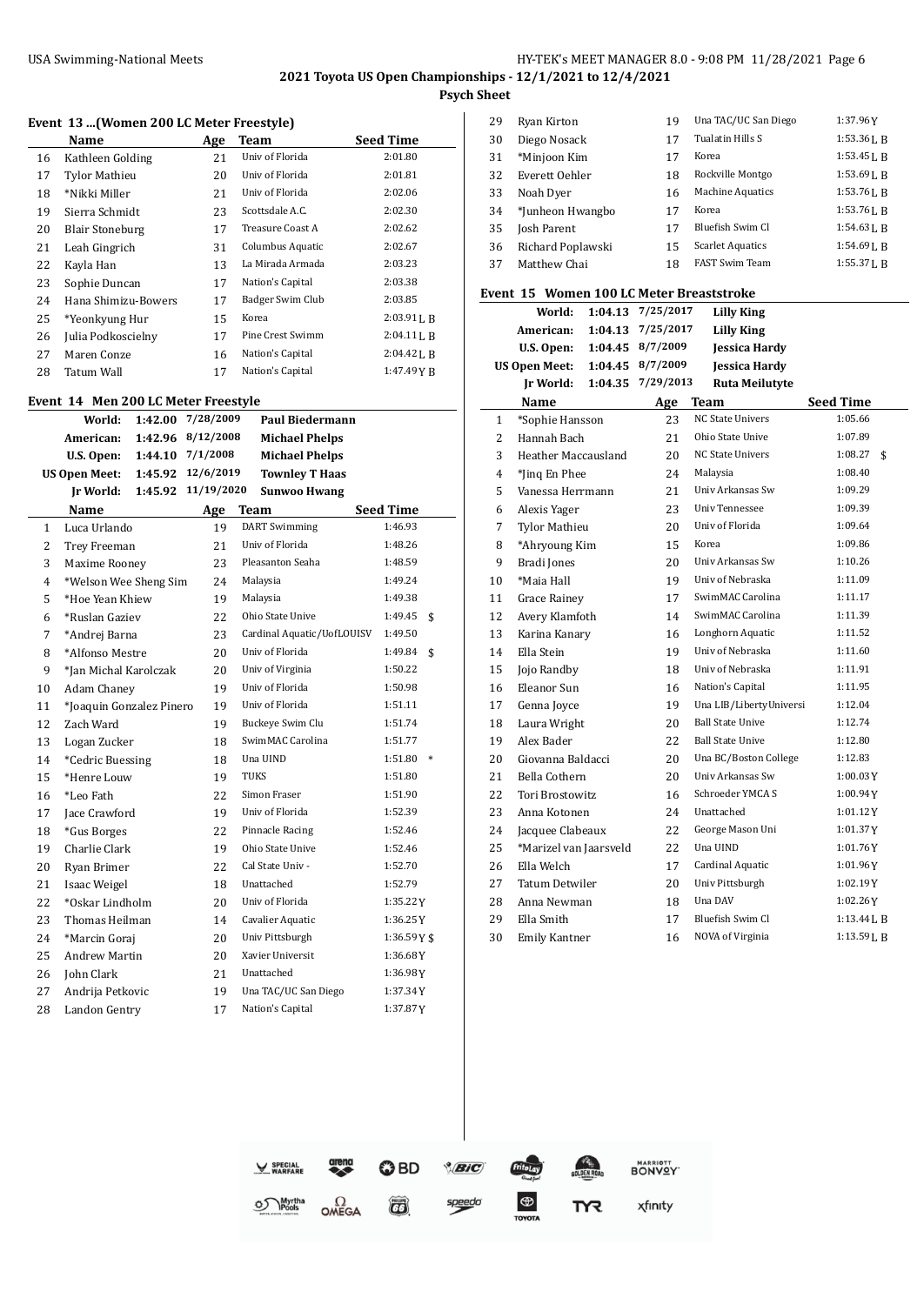$\overline{a}$ 

|                | Event 16 Men 100 LC Meter Breaststroke |       |                 |                         |             |
|----------------|----------------------------------------|-------|-----------------|-------------------------|-------------|
|                | World:                                 | 56.88 | 7/21/2019       | <b>Adam Peaty</b>       |             |
|                | American:                              |       | 58.14 6/13/2021 | <b>Michael Andrew</b>   |             |
|                | U.S. Open:                             |       | 58.14 6/13/2021 | <b>Michael Andrew</b>   |             |
|                | <b>US Open Meet:</b>                   |       | 59.28 12/6/2019 | <b>Andrew L Wilson</b>  |             |
|                | Jr World:                              | 59.01 | 8/23/2017       | Nicolo Martinenghi      |             |
|                | Name                                   |       | <u>Age</u>      | Team                    | Seed Time   |
| 1              | *Cooper Van Der Laan                   |       | 22              | Univ Pittsburgh         | 1:00.20     |
| $\overline{2}$ | Brandon Fischer                        |       | 32              | Unattached              | 1:00.63     |
| 3              | Noah Nichols                           |       | 19              | Univ of Virginia        | 1:00.66     |
| 4              | Hudson McDaniel                        |       | 22              | Ohio State Unive        | 1:01.13     |
| 5              | *Julio Horrego                         |       | 23              | South Florida Aq        | 1:01.18     |
| 6              | Reid Mikuta                            |       | 20              | Auburn Universit        | 1:01.87     |
| 7              | *Rafal Kusto                           |       | 22              | NC State Univers        | 1:02.29     |
| 8              | <i>*Tonislav Sabev</i>                 |       | 18              | Una UDEL                | 1:02.56     |
| 9              | *Pavel Romanov                         |       | 27              | Alpha Aquatics          | 1:02.85     |
| 10             | Jerry Chen                             |       | 21              | Univ Pittsburgh         | 1:02.97     |
| 11             | Matt Steele                            |       | 18              | Unattached              | 1:03.24     |
| 12             | Luke Pusateri                          |       | 19              | Una TAC/UC San Diego    | 1:03.25     |
| 13             | Max Seidel                             |       | 20              | Coronado Swim As        | 1:03.66     |
| 14             | Will Tenpas                            |       | 20              | Una DUKE/DUKE           | 1:03.77     |
| 15             | *Eric Veit                             |       | 23              | Univ Delaware Sw        | 1:03.79     |
| 16             | Matthew Kroll                          |       | 18              | SwimMAC Carolina        | 1:03.82     |
| 17             | Nicholas Mahabir                       |       | 16              | Coronado Swim As        | 1:04.04     |
| 18             | Juan Mora                              |       | 17              | South Florida Aq        | 1:04.18     |
| 19             | *Rashed Al-Tarmoom                     |       | 22              | Azura Florida Aq        | 1:04.20     |
| 20             | Kent Olsen-Stavrakas                   |       | 30              | Colorado Stars          | 1:04.27     |
| 21             | Asa Stewart                            |       | 20              | Aquatic Club of         | 1:04.39     |
| 22             | James Fike                             |       | 40              | Unattached              | 1:04.46     |
| 23             | Matthew Lucky                          |       | 17              | Una MAC/SwimMAC         | 1:04.65     |
| 24             | *Antonio Milin                         |       | 22              | Cal State Univ -        | 1:05.03     |
| 25             | *Likith Prema                          |       | 23              | Una UIND/India          | 52.76Y#     |
| 26             | Marcus Mok                             |       | 20              | Unattached              | 52.99Y      |
| 27             | Flynn Crisci                           |       | 21              | Univ Pittsburgh         | 53.31Y\$    |
| 28             | Raphael Rached Windmulle 18            |       |                 | Univ of Florida         | 53.72 Y \$  |
| 29             | Joey Garberick                         |       | 20              | <b>Ball State Unive</b> | 53.99 Y     |
| 30             | Cam Abaqueta                           |       | 18              | SwimMAC Carolina        | 54.05Y      |
| 31             | August Lamb                            |       | 21              | Univ of Virginia        | 54.52Y      |
| 32             | *Eric Friese                           |       | 22              | Univ of Florida         | 54.81 Y     |
| 33             | *Sebestyen Bohm                        |       | 20              | Una UIND                | 54.81Y      |
| 34             | Cael McLaren                           |       | 19              | Una DAV                 | 54.85 Y     |
| 35             | Jack Krusinski                         |       | 22              | Cleveland State         | 54.89 Y     |
| 36             | Jon Bernard                            |       | 21              | Xavier Universit        | 55.00Y\$    |
| 37             | Ethan Hildesheim                       |       | 18              | Una TAC/UC San Diego    | 55.29 Y     |
| 38             | Jack Carman                            |       | 18              | Machine Aquatics        | 55.35Y      |
| 39             | Ben Delmar                             |       | 16              | SwimMAC Carolina        | 1:05.54 L B |
| 40             | Jed Garner                             |       | 16              | Rockville Montgo        | 1:05.63 L B |
| 41             | Jordan Kelly                           |       | 16              | Nation's Capital        | 1:06.00LB   |
| 42             | Kalen Anbar                            |       | 16              | New Canaan YMCA         | 1:06.52 L B |

| Event 17 Women 100 LC Meter Backstroke |                       |       |           |                         |                  |  |
|----------------------------------------|-----------------------|-------|-----------|-------------------------|------------------|--|
|                                        | World:                | 57.45 | 6/13/2021 | <b>Kaylee McKeown</b>   |                  |  |
|                                        | American:             | 57.57 | 7/28/2019 | Regan Smith             |                  |  |
|                                        | U.S. Open:            | 57.92 | 6/14/2021 | <b>Regan Smith</b>      |                  |  |
|                                        | <b>US Open Meet:</b>  | 58.63 | 12/6/2019 | <b>Phoebe M Bacon</b>   |                  |  |
|                                        | <b>Jr World:</b>      | 57.57 | 7/28/2019 | <b>Regan Smith</b>      |                  |  |
|                                        | Name                  |       | Age       | Team                    | <b>Seed Time</b> |  |
| 1                                      | Regan Smith           |       | 19        | Una ALTO                | 57.64            |  |
| 2                                      | Katharine Berkoff     |       | 20        | <b>NC State Univers</b> | 58.62            |  |
| 3                                      | Kathleen Baker        |       | 24        | Team Elite/NYAC         | 59.45            |  |
| $\overline{4}$                         | <b>Talia Bates</b>    |       | 20        | Univ of Florida         | 1:00.57          |  |
| 5                                      | Alex Walsh            |       | 20        | Univ of Virginia        | 1:00.86          |  |
| 6                                      | Autumn Haebig         |       | 23        | Univ of Nebraska        | 1:01.23          |  |
| 7                                      | Summer Smith          |       | 18        | <b>Univ Tennessee</b>   | 1:01.49          |  |
| 8                                      | Kobie Melton          |       | 21        | Univ Arkansas Sw        | 1:01.50          |  |
| 9                                      | Ali Tyler             |       | 18        | Una GMU/George Mason    | 1:01.84          |  |
| 10                                     | Reilly Tiltmann       |       | 18        | Univ of Virginia        | 1:01.97          |  |
| 11                                     | Zuri Ferguson         |       | 14        | Bluefish Swim Cl        | 1:02.39          |  |
| 12                                     | Anya Mostek           |       | 18        | Phoenixville YM         | 1:02.41          |  |
| 13                                     | Tatum Wall            |       | 17        | Nation's Capital        | 1:02.44          |  |
| 14                                     | *Ella Varga           |       | 17        | Calgary SwimClub        | 1:02.45          |  |
| 15                                     | *Rosie Zavaros        |       | 21        | Univ of Florida         | 1:02.48<br>\$    |  |
| 16                                     | Leah Shackley         |       | 15        | <b>Blair Regional Y</b> | 1:02.51          |  |
| 17                                     | *Krystal Lara         |       | 23        | Badger Swim Club        | 1:02.74          |  |
| 18                                     | *Brooklyn Douthwright |       | 18        | <b>Univ Tennessee</b>   | 1:02.75<br>\$    |  |
| 19                                     | *Seoyeon Sang         |       | 16        | Korea                   | 1:02.85          |  |
| 20                                     | <b>Emily Thompson</b> |       | 15        | <b>Greater Somerset</b> | 1:02.96          |  |
| 21                                     | Piper McNeil          |       | 16        | American Energy         | 1:03.15          |  |
| 22                                     | *Dylan Scholes        |       | 17        | Markham                 | 1:03.19          |  |
| 23                                     | *Chloe Isleta         |       | 23        | Una PSC                 | 1:03.21          |  |
| 24                                     | Camille Spink         |       | 17        | Nation's Capital        | 1:03.27          |  |
| 25                                     | Ann Thompson          |       | 16        | South Carolina S        | 1:03.35          |  |
| 26                                     | Clare Logan           |       | 15        | Una FSPY                | 1:03.41          |  |
| 27                                     | Haley Scholer         |       | 18        | Duquesne Univers        | 1:03.65          |  |
| 28                                     | Aislin Farris         |       | 17        | Bluefish Swim Cl        | 1:03.68          |  |
| 29                                     | Julia Podkoscielny    |       | 17        | Pine Crest Swimm        | 1:03.81          |  |
| 30                                     | <b>Molly Donlan</b>   |       | 16        | SwimMAC Carolina        | 1:04.00          |  |
| 31                                     | Alana Barthel         |       | 18        | Una TAC/UC San Diego    | 1:04.05          |  |
| 32                                     | Madesyn Ronquillio    |       | 21        | Univ of Nebraska        | 1:04.12          |  |
| 33                                     | <b>Audrey Steen</b>   |       | 21        | Duquesne Univers        | 53.24Y           |  |
| 34                                     | Autumn D'Arcy         |       | 21        | Cal State Univ -        | 54.21Y           |  |
| 35                                     | Sarah Rodrigues       |       | 14        | North Jersey Blu        | 1:04.34 L B      |  |
| 36                                     | Caroline Chasser      |       | 16        | <b>Blue Dolfins</b>     | 1:04.39LB        |  |
| 37                                     | Teresa Ivan           |       | 18        | Una OSU                 | 54.64YB\$        |  |
|                                        |                       |       |           |                         |                  |  |

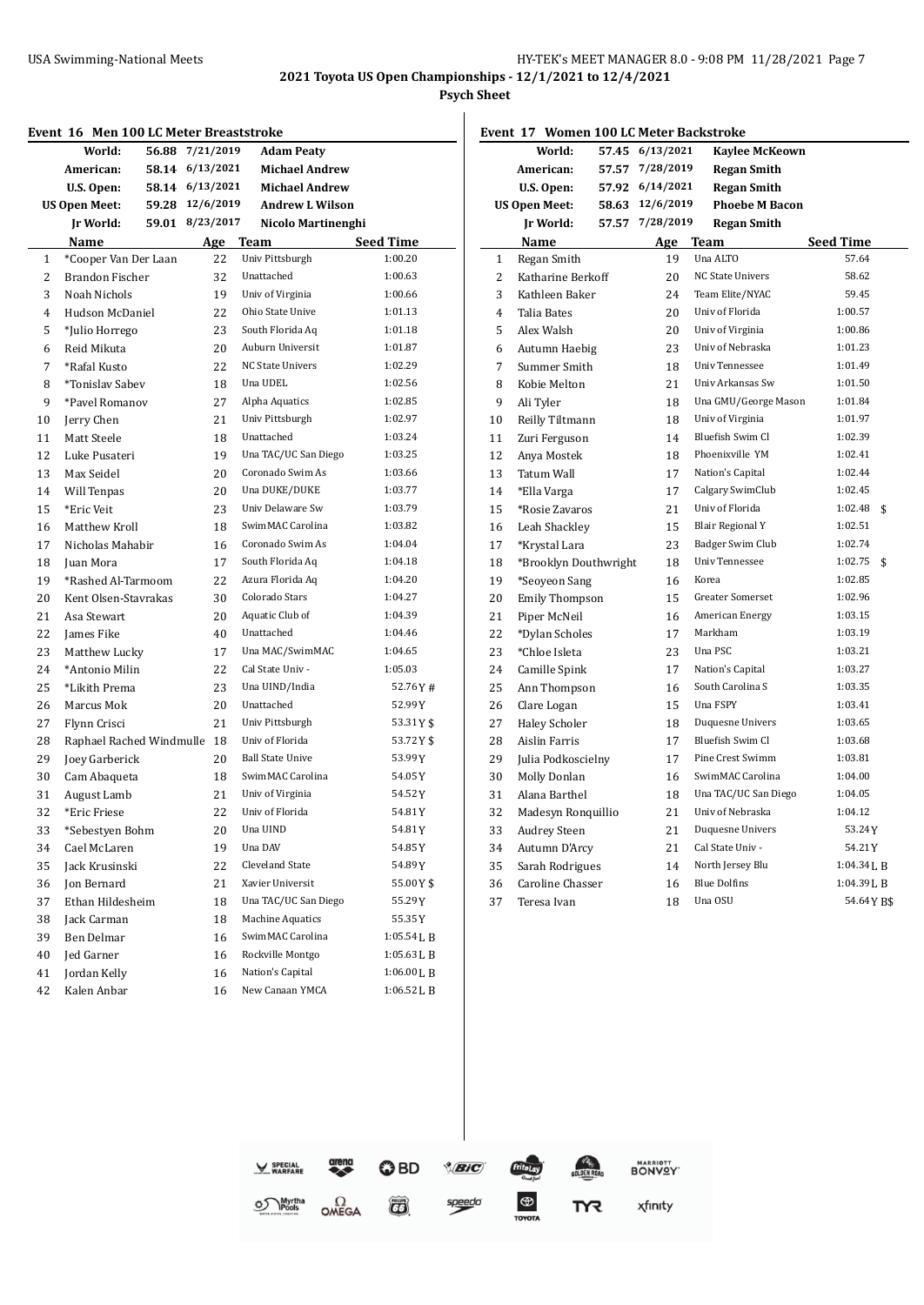**2021 Toyota US Open Championships - 12/1/2021 to 12/4/2021**

**Psych Sheet**

|                | <b>Event 18 Men 100 LC Meter Backstroke</b> |       |                 |                           |                  |
|----------------|---------------------------------------------|-------|-----------------|---------------------------|------------------|
|                | World:                                      |       | 51.85 8/13/2016 | <b>Ryan Murphy</b>        |                  |
|                | American:                                   |       | 51.85 8/13/2016 | <b>Ryan Murphy</b>        |                  |
|                | U.S. Open:                                  | 51.94 | 7/8/2009        | <b>Aaron Peirsol</b>      |                  |
|                | <b>US Open Meet:</b>                        | 52.51 | 8/7/2009        | <b>Nicholas Thoman</b>    |                  |
|                | <b>Jr World:</b>                            | 52.53 | 8/6/2018        | <b>Kliment Kolesnikov</b> |                  |
|                | Name                                        |       | Age             | Team                      | <b>Seed Time</b> |
| $\mathbf{1}$   | Hunter Tapp                                 |       | 20              | <b>NC State Univers</b>   | 53.45            |
| $\overline{2}$ | Adam Chaney                                 |       | 19              | Univ of Florida           | 53.89            |
| 3              | Jack Aikins                                 |       | 19              | Univ of Virginia          | 54.03            |
| 4              | *Vaggelis Makrygiannis                      |       | 21              | Una TASC                  | 54.07            |
| 5              | Sam Stewart                                 |       | 2.4             | Club Kick Start           | 54.59            |
| 6              | <b>Yeziel Morales</b>                       |       | 25              | Azura Florida Aq          | 54.99            |
| 7              | Blake Hanna                                 |       | 23              | <b>Bearcat Aquatics</b>   | 55.69            |
| 8              | *Paul Le                                    |       | 29              | <b>Wolfpack Elite</b>     | 55.73            |
| 9              | Caleb Maldari                               |       | 16              | SwimMAC Carolina          | 55.84            |
| 10             | Sean Conway                                 |       | 20              | Univ of Virginia          | 56.17            |
| 11             | Andrew Billitto                             |       | 16              | West Florida Lig          | 56.28            |
| 12             | *Richie Stokes                              |       | 21              | Calgary SwimClub          | 56.34            |
| 13             | *Kibeen Yoo                                 |       | 18              | Korea                     | 56.60            |
| 14             | Cam Abaqueta                                |       | 18              | SwimMAC Carolina          | 56.90            |
| 15             | *Kristofer Rogic                            |       | 22              | Cal State Univ -          | 56.98            |
| 16             | *Ian Venter                                 |       | 22              | PEA Swimming              | 57.01            |
| 17             | Stephen Jones                               |       | 23              | <b>Gulf Coast Swim</b>    | 57.29            |
| 18             | John Colin                                  |       | 23              | Dubuque Area Swi          | 57.41            |
| 19             | *Jeremy Kemp                                |       | 19              | Una DAV                   | 57.57            |
| 20             | Clayton Whetstine                           |       | 18              | Coast Guard Blue          | 57.64            |
| 21             | Matt Molloy                                 |       | 19              | Unattached                | 57.79<br>\$      |
| 22             | Zac Leith                                   |       | 17              | Nation's Capital          | 57.93            |
| 23             | Thomas Farney                               |       | 16              | NOVA of Virginia          | 58.04            |
| 24             | Simon Bermudez                              |       | 15              | Nation's Capital          | 58.15            |
| 25             | Luca Urlando                                |       | 19              | <b>DART</b> Swimming      | 44.99Y           |
| 26             | *Marcin Goraj                               |       | 20              | Univ Pittsburgh           | 46.75Y\$         |
| 27             | Sam Roche                                   |       | 20              | Una BC/Boston College     | 47.15Y\$         |
| 28             | *Dominik Niedzialek                         |       | 23              | Una CLEV                  | 47.81Y           |
| 29             | *Nikola Acin                                |       | 21              | Una PUR                   | 47.81Y           |
| 30             | *Bartlomiej Swiderski                       |       | 23              | Una UIND                  | 48.03Y#          |
| 31             | Paul Retterer                               |       | 20              | Una TASC                  | 48.06Y           |
| 32             | Christian Thomas                            |       | 22              | Una XAV                   | 48.48Y           |
| 33             | Reid Miller                                 |       | 18              | SwimMAC Carolina          | 48.50Y           |
| 34             | Landon Gentry                               |       | 17              | Nation's Capital          | 48.66Y           |
| 35             | *Andras Tiszai                              |       | 21              | U Indy                    | 48.97Y\$         |

|        | Event 19 Women 1500 LC Meter Freestyle  |                          |                |                                                 |                  |  |
|--------|-----------------------------------------|--------------------------|----------------|-------------------------------------------------|------------------|--|
|        |                                         | World: 15:20.48          | 5/16/2018      | <b>Katie Ledecky</b>                            |                  |  |
|        | American: 15:20.48                      |                          | 5/17/2018      | <b>Katie Ledecky</b>                            |                  |  |
|        | U.S. Open: 15:20.48                     |                          | 5/17/2018      | <b>Katie Ledecky</b>                            |                  |  |
|        | US Open Meet: 15:35.98                  |                          | 12/7/2019      | Katie G Ledecky                                 |                  |  |
|        |                                         | Ir World: 15:28.36       | 8/24/2014      | <b>Katie Ledecky</b>                            |                  |  |
|        | <b>Name</b>                             |                          | Age Team       |                                                 | <b>Seed Time</b> |  |
| 1      | Katie Ledecky                           |                          | 24             | Una FLOR                                        | 15:35.35         |  |
| 2      | Sierra Schmidt                          |                          | 23             | Scottsdale A.C.                                 | 16:06.85         |  |
| 3      | *Katrina Bellio                         |                          | 17             | Etobicoke Swim C                                | 16:24.37         |  |
| 4      | <b>Blair Stoneburg</b>                  |                          | 17             | Treasure Coast A                                | 16:37.08         |  |
| 5      | Erin Gemmell                            |                          | 16             | Nation's Capital                                | 16:45.91         |  |
| 6      | <b>Audrey Coffey</b>                    |                          | 21             | Univ of Nebraska                                | 16:49.09         |  |
| 7      | Elise Bauer                             |                          | 19             | Univ of Florida                                 | 16:49.26         |  |
| 8      | Claire Dafoe                            |                          | 17             | NOVA of Virginia                                | 16:49.60         |  |
| 9      | Jillian Cox                             |                          | 16             | Una TXLA                                        | 16:52.20         |  |
| 10     | Kayla Han                               |                          | 13             | La Mirada Armada                                | 16:52.75         |  |
| 11     | Kate Hurst                              |                          | 16             | <b>Scarlet Aquatics</b>                         | 16:57.10         |  |
| 12     | Chloe Kim                               |                          | 14             | <b>Scarlet Aquatics</b>                         | 16:57.53         |  |
| 13     | Mary McKenna                            |                          | 16             | Long Island Expr                                | 17:01.30         |  |
| 14     | *Chia Tong Goh                          |                          | 18             | Malaysia                                        | 17:01.92         |  |
| 15     | Sanna Peterson                          |                          | 17             | NOVA of Virginia                                | 16:26.95Y        |  |
| 16     | Alexa Reyna                             |                          | 16             | Badger Swim Club                                | 17:15.50LB       |  |
| 17     | Katie Russell                           |                          | 17             | NOVA of Virginia                                | 16:39.49YB       |  |
|        |                                         |                          |                |                                                 |                  |  |
|        | Event 20 Men 1500 LC Meter Freestyle    | World: 14:31.02 8/4/2012 |                | <b>Yang Sun</b>                                 |                  |  |
|        | American: 14:39.48                      |                          | 8/13/2016      |                                                 |                  |  |
|        | U.S. Open: 14:45.54                     |                          | 7/6/2008       | <b>Connor Jaeger</b><br><b>Peter Vanderkaay</b> |                  |  |
|        | <b>US Open Meet: 14:55.46</b>           |                          | 8/2/2017       | Damien Joly                                     |                  |  |
|        |                                         | Ir World: 14:46.09       | 8/28/2019      | Franko Grgic                                    |                  |  |
|        | Name                                    |                          |                |                                                 | Seed Time        |  |
| 1      | <b>Bobby Finke</b>                      |                          | Age Team<br>22 | Univ of Florida                                 | 14:39.65         |  |
| 2      | Charlie Clark                           |                          | 19             | Ohio State Unive                                | 15:04.37         |  |
| 3      | Will Gallant                            |                          | 20             | <b>NC State Univers</b>                         | 15:11.79         |  |
| 4      | James Plage                             |                          | 19             | <b>NC State Univers</b>                         | 15:18.50         |  |
| 5      | Brennan Gravley                         |                          | 21             | Univ of Florida                                 | 15:19.58         |  |
| 6      | *Eric Brown                             |                          | 19             | Pointe-Claire                                   | 15:19.69         |  |
| 7      | *Tommy-Lee Camblong                     |                          | 20             | Unattached                                      | 15:25.55         |  |
|        | <b>Tyler Watson</b>                     |                          |                | Univ of Florida                                 | 15:26.26         |  |
| 8<br>9 | *Minseop Kim                            |                          | 20             | Korea                                           | 15:28.17         |  |
|        | <b>Josh Parent</b>                      |                          | 17             | Bluefish Swim Cl                                | 15:30.74         |  |
| 10     | Matthew Chai                            |                          | 17             | FAST Swim Team                                  | 15:39.65         |  |
| 11     |                                         |                          | 18             | <b>Scarlet Aquatics</b>                         | 15:40.72         |  |
| 12     | Steven Bendoraitis<br>Jackson Bernstein |                          | 17             | Una TAC/UC San Diego                            | 15:50.44         |  |
| 13     | David Forsyth                           |                          | 18             | Una PUR                                         | 15:54.06         |  |
| 14     |                                         |                          | 21             |                                                 |                  |  |

 \*Hoe Yean Khiew 19 Malaysia 15:55.54 Trey Freeman 21 Univ of Florida 14:50.11Y 17 \*Alfonso Mestre 20 Univ of Florida 14:54.18Y \$<br>18 \*Oskar Lindholm 20 Univ of Florida 15:05.65Y

xfinity

SPECIAL<br>WARFARE  $\bigcirc$  BD  $\frac{\partial}{\partial E}$ **MARRIOTT** speedo  $\Omega$ OMEGA

**OS** Myrtha

18  $*$ Oskar Lindholm

 $\bigoplus$  TOYOTA

m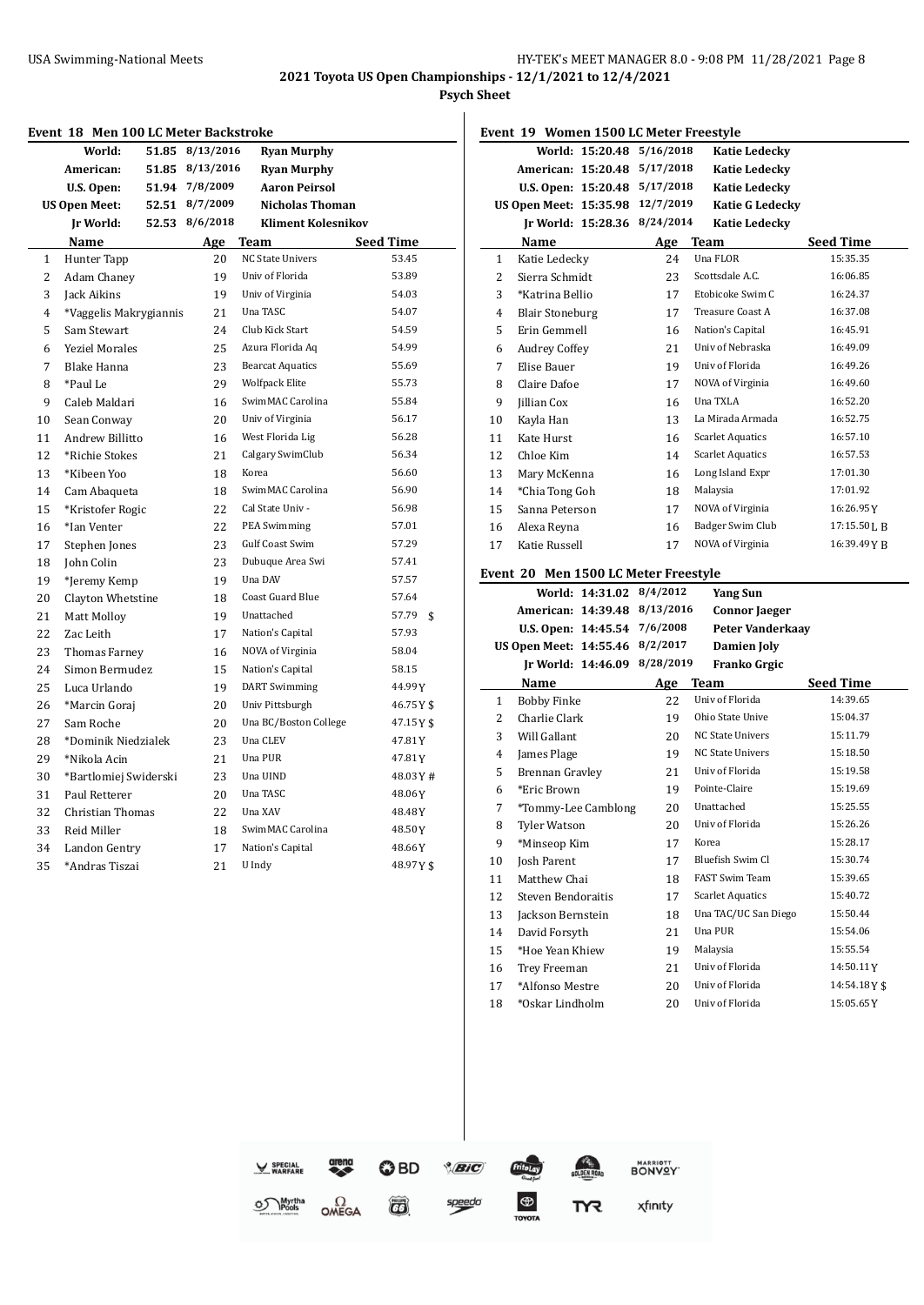**2021 Toyota US Open Championships - 12/1/2021 to 12/4/2021**

**Psych Sheet**

|    | Event 20  (Men 1500 LC Meter Freestyle) |         |             |                         |                        |
|----|-----------------------------------------|---------|-------------|-------------------------|------------------------|
|    | Name                                    |         | Age         | Team                    | <b>Seed Time</b>       |
| 19 | Brendan Driscoll                        |         | 21          | Una DUKE/DUKE           | 15:21.26Y              |
| 20 | Zach Szmania                            |         | 20          | Una BC/Boston College   | 15:23.38Y              |
| 21 | Andrew Martin                           |         | 20          | Xavier Universit        | 15:26.91Y              |
| 22 | Parker Reynolds                         |         | 17          | Santa Maria Swim        | 16:04.30 <sub>LB</sub> |
| 23 | Owen Ngan                               |         | 18          | Unattached              | 15:39.32YB             |
|    | Event 21 Women 200 LC Meter Backstroke  |         |             |                         |                        |
|    | World:                                  | 2:03.35 | 7/26/2019   | <b>Regan Smith</b>      |                        |
|    | American:                               | 2:03.35 | 7/26/2019   | <b>Regan Smith</b>      |                        |
|    | U.S. Open:                              | 2:05.68 | 6/25/2013   | <b>Missy Franklin</b>   |                        |
|    | <b>US Open Meet:</b>                    | 2:08.42 | 7/30/2008   | <b>Hayley McGregory</b> |                        |
|    | Jr World:                               | 2:03.35 | 7/26/2019   | <b>Regan Smith</b>      |                        |
|    | Name                                    |         | <u>Age </u> | Team                    | <b>Seed Time</b>       |
| 1  | Regan Smith                             |         | 19          | Una ALTO                | 2:06.79                |
| 2  | Kathleen Baker                          |         | 24          | Team Elite/NYAC         | 2:07.54                |
| 3  | Katharine Berkoff                       |         | 20          | <b>NC State Univers</b> | 2:09.76                |
| 4  | Summer Smith                            |         | 18          | Univ Tennessee          | 2:10.31                |
| 5  | *Ella Varga                             |         | 17          | Calgary SwimClub        | 2:11.95                |
| 6  | Zoe Dixon                               |         | 17          | NOVA of Virginia        | 2:12.06                |
| 7  | *Mabel Zavaros                          |         | 21          | Univ of Florida         | 2:12.39                |
| 8  | Reilly Tiltmann                         |         | 18          | Univ of Virginia        | 2:12.84                |
| 9  | *Rosie Zavaros                          |         | 21          | Univ of Florida         | 2:12.84<br>\$          |
| 10 | Aislin Farris                           |         | 17          | Bluefish Swim Cl        | 2:13.88                |
| 11 | Julia Podkoscielny                      |         | 17          | Pine Crest Swimm        | 2:14.16                |
| 12 | *Daisy Anderson                         |         | 20          | Univ Pittsburgh         | 2:14.64                |
| 13 | Sarah Rodrigues                         |         | 14          | North Jersey Blu        | 2:14.87                |
| 14 | Zuri Ferguson                           |         | 14          | Bluefish Swim Cl        | 2:15.33                |
| 15 | Leah Smith                              |         | 26          | Longhorn Aquatic        | 2:15.35                |
| 16 | <b>Emily Thompson</b>                   |         | 15          | Greater Somerset        | 2:15.36                |
| 17 | Sophie Duncan                           |         | 17          | Nation's Capital        | 2:15.87                |
| 18 | *Dylan Scholes                          |         | 17          | Markham                 | 2:16.16                |
| 19 | Erin Gemmell                            |         | 16          | Nation's Capital        | 2:16.90                |
| 20 | Maren Conze                             |         | 16          | Nation's Capital        | 2:17.01                |
| 21 | Madesyn Ronquillio                      |         | 21          | Univ of Nebraska        | 2:17.04                |
| 22 | Leah Gingrich                           |         | 31          | Columbus Aquatic        | 2:17.15                |
| 23 | Anya Mostek                             |         | 18          | Phoenixville YM         | 2:17.16                |
| 24 | *Krystal Lara                           |         | 23          | Badger Swim Club        | 2:17.19                |
| 25 | Tatum Wall                              |         | 17          | Nation's Capital        | 2:17.21                |
| 26 | <b>Haley Scholer</b>                    |         | 18          | Duquesne Univers        | 2:17.26                |
| 27 | Alana Barthel                           |         | 18          | Una TAC/UC San Diego    | 2:17.47                |
| 28 | Caroline Chasser                        |         | 16          | <b>Blue Dolfins</b>     | 2:17.55                |
| 29 | *Chloe Isleta                           |         | 23          | Una PSC                 | 2:17.71                |
| 30 | Molly Donlan                            |         | 16          | SwimMAC Carolina        | 2:17.74                |
| 31 | Leah Shackley                           |         | 15          | <b>Blair Regional Y</b> | 2:18.51 L B            |
| 32 | *Seoyeon Sang                           |         | 16          | Korea                   | 2:18.80 L B            |
| 33 | Jordan Durocher                         |         | 17          | Nation's Capital        | 2:18.89 L B            |
| 34 | Piper McNeil                            |         | 16          | American Energy         | 2:18.92 L B            |
| 35 | Eleanor Sun                             |         | 16          | Nation's Capital        | 2:19.29 L B            |
|    |                                         |         |             |                         |                        |

**Event 22 Men 200 LC Meter Backstroke World: 1:51.92 7/31/2009 Aaron Peirsol American: 1:51.92 7/31/2009 Aaron Peirsol U.S. Open: 1:53.08 7/11/2009 Aaron Peirsol US Open Meet: 1:54.59 8/5/2009 Nicholas Thoman Jr World: 1:55.14 7/28/2017 Kliment Kolesnikov Name Age Team Seed Time** 1 Hunter Tapp 20 NC State Univers 1:56.76 Jack Aikins 19 Univ of Virginia 1:57.50 \*Kibeen Yoo 18 Korea 1:59.28 Yeziel Morales 25 Azura Florida Aq 1:59.39 \*Vaggelis Makrygiannis 21 Una TASC 1:59.41 \*Richie Stokes 21 Calgary SwimClub 1:59.52 Blake Hanna 23 Bearcat Aquatics 2:00.11 \*Hoe Yean Khiew 19 Malaysia 2:00.80 9 Caleb Maldari 16 SwimMAC Carolina 2:01.17 Sean Conway 20 Univ of Virginia 2:02.28 \*Andras Tiszai 21 U Indy 2:02.29 \$ Baylor Nelson 18 SwimMAC Carolina 2:02.42 Matt Molloy 19 Unattached 2:04.24 \$ 14 \*Jeremy Kemp 19 Una DAV 2:04.87 Eric Lee 15 Scarlet Aquatics 2:04.90 \*Ian Venter 22 PEA Swimming 2:05.44 17 \*Marcin Goraj 20 Univ Pittsburgh 1:42.92Y \$ Timmy Kubacki 22 Cleveland State 1:43.41Y \*Dominik Niedzialek 23 Una CLEV 1:43.79Y 20 Paul Retterer 20 Una TASC 1:45.63Y \*Joaquin Gonzalez Pinero 19 Univ of Florida 1:46.27Y \*Bartlomiej Swiderski 23 Una UIND 1:46.79Y \$ Thomas Broderick 20 Una DAV 1:46.82Y 24 Jon Bernard 21 Xavier Universit 1:46.90Y \$ 25 Cam Abaqueta 18 SwimMAC Carolina 1:47.06Y 26 Richard Poplawski 15 Scarlet Aquatics 2:06.12 L B 27 Clayton Whetstine 18 Coast Guard Blue 2:06.42L B Thomas Farney 16 NOVA of Virginia 2:07.16L B 29 Nathan Lee 18 Una TAC/UC San Diego 2:08.39 L B\$ Zac Leith 17 Nation's Capital 1:49.07Y B **Event 23 Women 100 LC Meter Freestyle World: 51.71 7/23/2017 Sarah Sjostrom American: 52.04 7/26/2019 Simone Manuel U.S. Open: 52.54 7/25/2018 Simone Manuel US Open Meet: 53.42 12/7/2019 Erika J Brown**

|   | Ir World:                | 52.70 8/11/2016 | Penny Oleksiak             |                  |
|---|--------------------------|-----------------|----------------------------|------------------|
|   | Name                     | Age             | Team                       | <b>Seed Time</b> |
|   | <b>Mallory Comerford</b> | 24              | Cardinal Aquatic/UofLOUISV | 54.43            |
|   | *Arina Openysheva        | 22              | Univ Louisville            | 54.90<br>$\ast$  |
|   | *Brooklyn Douthwright    | 18              | Univ Tennessee             | $55.15$ \$       |
| 4 | Camille Spink            |                 | Nation's Capital           | 55.25            |
|   | *Julia Mrozinski         |                 | Univ Tennessee             | 55.37<br>£.      |

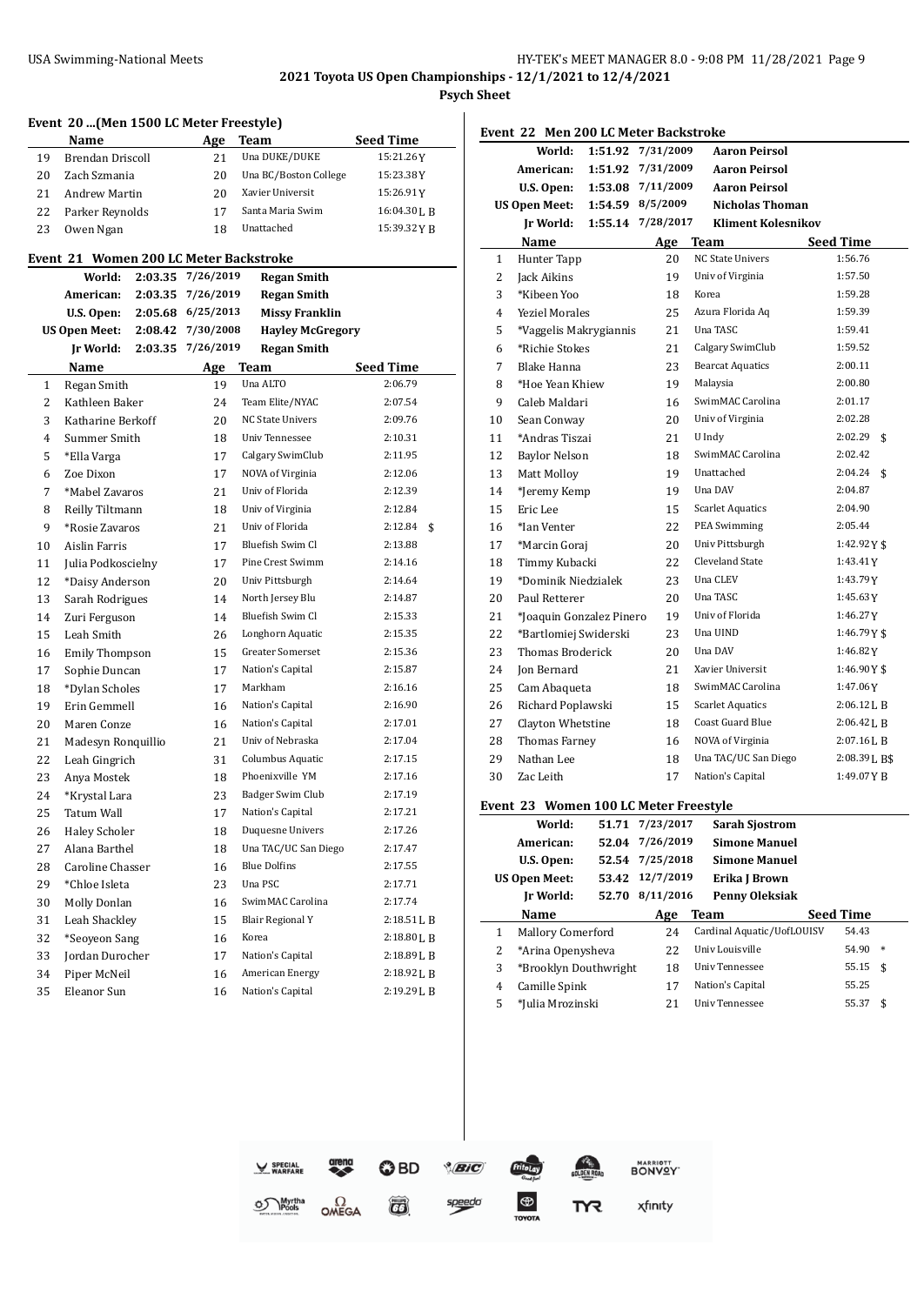$\overline{a}$ 

**Psych Sheet**

#### **Event 23 ...(Women 100 LC Meter Freestyle)**

|    | Name                   | Age | <b>Team</b>             | <b>Seed Time</b> |
|----|------------------------|-----|-------------------------|------------------|
| 6  | Erin Gemmell           | 16  | Nation's Capital        | 55.54            |
| 7  | Ella Welch             | 17  | Cardinal Aquatic        | 55.55            |
| 8  | Micayla Cronk          | 18  | Univ of Florida         | 55.78            |
| 9  | Katherine Zenick       | 20  | Ohio State Unive        | 55.89            |
| 10 | Claire Tuggle          | 17  | Santa Maria Swim        | 55.89            |
| 11 | Talia Bates            | 20  | Univ of Florida         | 55.95            |
| 12 | *Yeonkyung Hur         | 15  | Korea                   | 55.96            |
| 13 | Marina Spadoni         | 27  | Unattached              | 56.09            |
| 14 | Kobie Melton           | 21  | Univ Arkansas Sw        | 56.59            |
| 15 | Clare Logan            | 15  | Una FSPY                | 56.64            |
| 16 | Ali Tyler              | 18  | Una GMU/George Mason    | 56.71            |
| 17 | Anna Kotonen           | 24  | Unattached              | 56.93            |
| 18 | <b>Blair Stoneburg</b> | 17  | Treasure Coast A        | 57.02            |
| 19 | Teresa Ivan            | 18  | Una OSU                 | 57.05<br>\$      |
| 20 | *Mikayla Popham        | 20  | Cal State Univ -        | 57.06            |
| 21 | *Minji Heo             | 17  | Korea                   | 57.06            |
| 22 | <b>Tatum Wall</b>      | 17  | Nation's Capital        | 57.10            |
| 23 | *Krystal Lara          | 23  | Badger Swim Club        | 57.13            |
| 24 | Autumn Haebig          | 23  | Univ of Nebraska        | 57.17            |
| 25 | Kathleen Golding       | 21  | Univ of Florida         | 57.19            |
| 26 | Wyllo Hanson           | 16  | Coast Guard Blue        | 57.21            |
| 27 | Bella Cothern          | 20  | Univ Arkansas Sw        | 48.83 Y          |
| 28 | Sirena Rowe            | 23  | Azura Florida Aq        | 49.36Y           |
| 29 | *Mendy De Rooi         | 24  | Duquesne Univers        | 49.44Y           |
| 30 | Sydney Stricklin       | 18  | Una LIB/LibertyUniversi | 49.64Y           |
| 31 | *Dylan Scholes         | 17  | Markham                 | 56.66 J, B       |
| 32 | Anya Mostek            | 18  | Phoenixville YM         | 57.58LB          |
| 33 | Kyleigh Tankard        | 17  | Coast Guard Blue        | 57.58 L B        |
| 34 | <b>Jillian Cox</b>     | 16  | Una TXLA                | 57.68LB          |
| 35 | Julia Podkoscielny     | 17  | Pine Crest Swimm        | 50.28YB          |

#### **Event 24 Men 100 LC Meter Freestyle**

|              | event 24  Men 100 LC Meter Freestyle |       |            |                            |           |    |  |
|--------------|--------------------------------------|-------|------------|----------------------------|-----------|----|--|
|              | World:                               | 46.91 | 7/30/2009  | <b>Cesar Cielo Filho</b>   |           |    |  |
|              | American:                            | 46.96 | 7/25/2019  | <b>Caeleb Dressel</b>      |           |    |  |
|              | U.S. Open:                           | 47.39 | 7/31/2019  | Ryan Held / Caeleb Dressel |           |    |  |
|              | <b>US Open Meet:</b>                 | 47.69 | 12/7/2019  | <b>Zach D Apple</b>        |           |    |  |
|              | Ir World:                            | 47.57 | 10/30/2020 | <b>Andrei Minakov</b>      |           |    |  |
|              | Name                                 |       | Age        | Team                       | Seed Time |    |  |
| $\mathbf{1}$ | *Andrej Barna                        |       | 23         | Cardinal Aquatic/UofLOUISV | 47.94     |    |  |
| 2            | Maxime Rooney                        |       | 23         | Pleasanton Seaha           | 48.35     |    |  |
| 3            | *Ruslan Gaziev                       |       | 22         | Ohio State Unive           | 48.81     | \$ |  |
| 4            | Adam Chaney                          |       | 19         | Univ of Florida            | 48.81     |    |  |
| 5            | *Eric Friese                         |       | 22         | Univ of Florida            | 49.05     |    |  |
| 6            | Justin Ress                          |       | 24         | <b>Wolfpack Elite</b>      | 49.06     |    |  |
| 7            | *Nikola Acin                         |       | 21         | Una PUR                    | 49.26     |    |  |
| 8            | *Sem Andreis                         |       | 22         | Ohio State Unive           | 49.46     |    |  |
| 9            | *Stephen Calkins                     |       | 23         | Calgary SwimClub           | 49.60     |    |  |
| 10           | Luke Miller                          |       | 19         | <b>NC State Univers</b>    | 49.88     |    |  |
| 11           | *Minjoon Kim                         |       | 17         | Korea                      | 49.98     |    |  |

| 12 | Lucas Bureau           | 27 | H <sub>2</sub> okie Aquatics | 50.11                |
|----|------------------------|----|------------------------------|----------------------|
| 13 | *Bruno Fratus          | 32 | Coral Springs Sw             | 50.12                |
| 14 | Luca Urlando           | 19 | <b>DART</b> Swimming         | 50.29                |
| 15 | Sam Stewart            | 24 | Club Kick Start              | 50.36                |
| 16 | Tate Jackson           | 24 | Nitro Swimming               | 50.40                |
| 17 | *Gus Borges            | 22 | Pinnacle Racing              | 50.50                |
| 18 | <b>Brady Samuels</b>   | 18 | Una PUR                      | 50.61                |
| 19 | *Edouard Fullum-Huot   | 18 | Pointe-Claire                | 50.63                |
| 20 | Trey Freeman           | 21 | Univ of Florida              | 50.70                |
| 21 | *Welson Wee Sheng Sim  | 24 | Malaysia                     | 50.80                |
| 22 | Ryan Brimer            | 22 | Cal State Univ -             | 50.96                |
| 23 | August Lamb            | 21 | Univ of Virginia             | 51.02                |
| 24 | *Jan Michal Karolczak  | 20 | Univ of Virginia             | 51.23                |
| 25 | Isaac Weigel           | 18 | Unattached                   | 51.33                |
| 26 | Thomas Heilman         | 14 | Cavalier Aquatic             | 51.35                |
| 27 | Noah Dyer              | 16 | Machine Aquatics             | 51.41                |
| 28 | *Alex Quach            | 20 | Ohio State Unive             | 48.405\$             |
| 29 | Aleksa Bobar           | 21 | Unattached                   | 43.80Y               |
| 30 | *Nikola Bjelajac       | 23 | Una PUR                      | 43.82Y               |
| 31 | Sam Roche              | 20 | Una BC/Boston College        | 43.94Y\$             |
| 32 | *Bartosz Piszczorowicz | 22 | <b>NC State Univers</b>      | 43.97Y\$             |
| 33 | Kent Olsen-Stavrakas   | 30 | Colorado Stars               | 44.08Y               |
| 34 | Logan Zucker           | 18 | SwimMAC Carolina             | 51.77LB              |
| 35 | Reid Miller            | 18 | SwimMAC Carolina             | 51.85 <sub>L</sub> B |
| 36 | Cam Abaqueta           | 18 | SwimMAC Carolina             | 51.88LB              |
| 37 | Alexander Hazlett      | 18 | Greenwich YWCA D             | 52.09LB              |
| 38 | Andrew Billitto        | 16 | West Florida Lig             | 52.24LB              |
| 39 | Everett Oehler         | 18 | Rockville Montgo             | 52.42LB              |
| 40 | *Jihyeong Lee          | 16 | Korea                        | 52.54LB              |
| 41 | Gage Hannewyk          | 18 | Xavier Universit             | 52.81LB              |
|    |                        |    |                              |                      |

#### **Event 25 Women 200 LC Meter Breaststroke**

|                | wanch soo su ricter breastsu one |         |           |                         |                  |  |
|----------------|----------------------------------|---------|-----------|-------------------------|------------------|--|
|                | World:                           | 2:18.95 | 7/30/2021 | Tatjana Schoenmaker     |                  |  |
|                | American:                        | 2:19.59 | 8/2/2012  | Rebecca Soni            |                  |  |
|                | U.S. Open:                       | 2:20.38 | 7/7/2009  | Rebecca Soni            |                  |  |
|                | <b>US Open Meet:</b>             | 2:22.00 | 12/7/2019 | <b>Emily R Escobedo</b> |                  |  |
|                | Ir World:                        | 2:19.64 | 8/30/2015 | <b>Viktoria Gunes</b>   |                  |  |
|                | Name                             |         | Age       | Team                    | <b>Seed Time</b> |  |
| 1              | *Ahryoung Kim                    |         | 15        | Korea                   | 2:27.98          |  |
| 2              | Zoe Dixon                        |         | 17        | NOVA of Virginia        | 2:29.82          |  |
| 3              | Alexis Yager                     |         | 23        | <b>Univ Tennessee</b>   | 2:30.47          |  |
| $\overline{4}$ | Abby Hay                         |         | 20        | Univ Louisville         | 2:30.87          |  |
| 5              | Grace Rainey                     |         | 17        | SwimMAC Carolina        | 2:30.99          |  |
| 6              | Karina Kanary                    |         | 16        | Longhorn Aquatic        | 2:31.66          |  |
| 7              | *Jing En Phee                    |         | 24        | Malaysia                | 2:32.57          |  |
| 8              | Vanessa Herrmann                 |         | 21        | Univ Arkansas Sw        | 2:32.94          |  |
| 9              | Hannah Bach                      |         | 21        | Ohio State Unive        | 2:33.36          |  |
| 10             | Sofia Plaza                      |         | 16        | SwimMAC Carolina        | 2:33.43          |  |
| 11             | Genna Joyce                      |         | 19        | Una LIB/LibertyUniversi | 2:33.75          |  |
| 12             | Avery Klamfoth                   |         | 14        | SwimMAC Carolina        | 2:33.82          |  |
| 13             | *Maia Hall                       |         | 19        | Univ of Nebraska        | 2:34.08          |  |

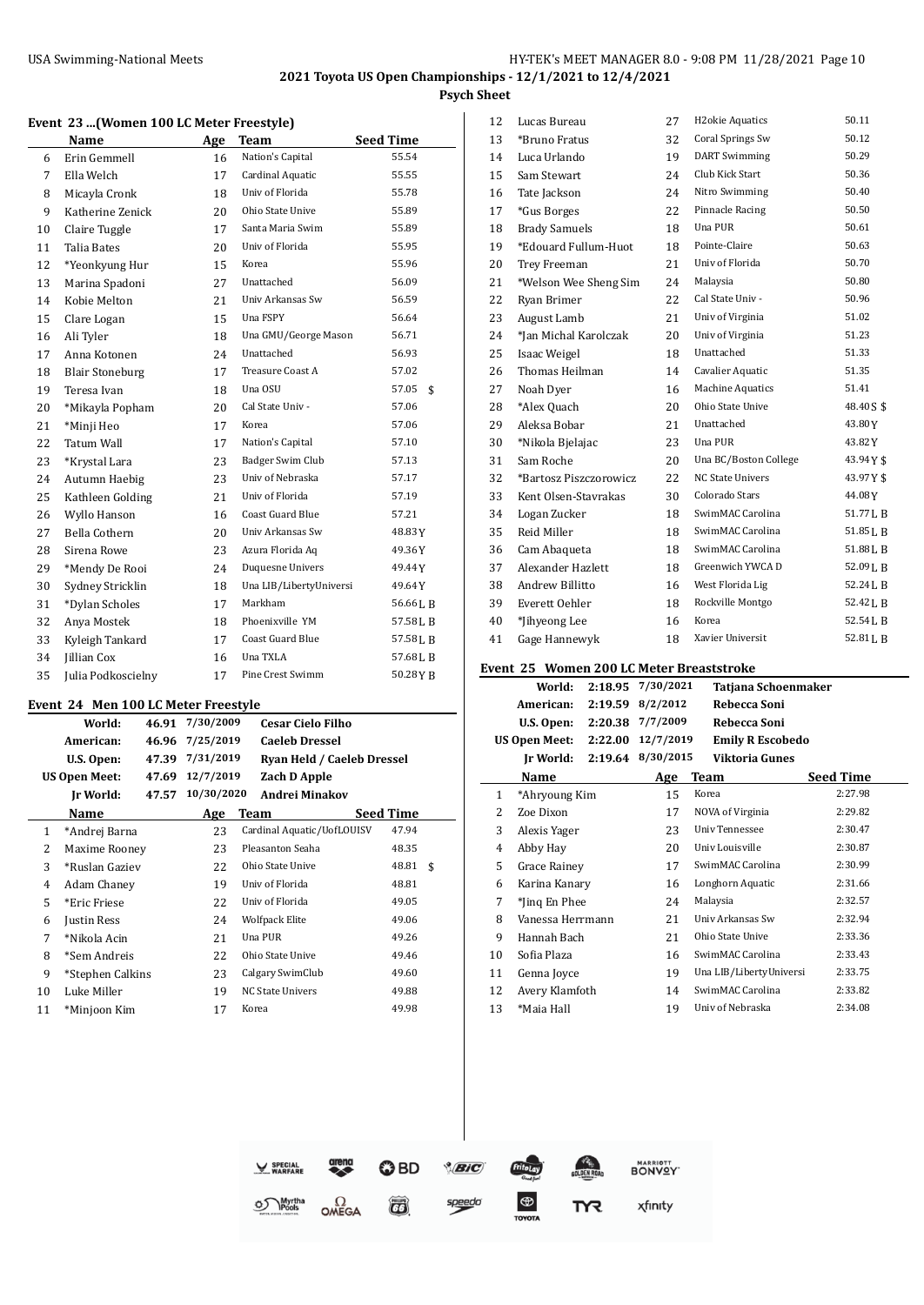# USA Swimming-National Meets **HY-TEK's MEET MANAGER 8.0 - 9:08 PM 11/28/2021** Page 11

**2021 Toyota US Open Championships - 12/1/2021 to 12/4/2021**

**Psych Sheet**

 $\frac{1}{2}$ 

|                                                                                                  |                          |         |           | Event 25 (Women 200 LC Meter Breaststroke) |                  |  |  |  |
|--------------------------------------------------------------------------------------------------|--------------------------|---------|-----------|--------------------------------------------|------------------|--|--|--|
|                                                                                                  | Name                     |         | Age       | <b>Team</b>                                | <b>Seed Time</b> |  |  |  |
| 14                                                                                               | <b>Tylor Mathieu</b>     |         | 20        | Univ of Florida                            | 2:34.42          |  |  |  |
| 15                                                                                               | Sabrina Bennani          |         | 17        | La Mirada Armada                           | 2:35.03          |  |  |  |
| 16                                                                                               | Emily Kantner            |         | 16        | NOVA of Virginia                           | 2:36.04          |  |  |  |
| 17                                                                                               | Ava Gustafson            |         | 18        | Rochester Swim C                           | 2:36.37          |  |  |  |
| 18                                                                                               | Ella Smith               |         | 17        | Bluefish Swim Cl                           | 2:37.06          |  |  |  |
| 19                                                                                               | Jacquee Clabeaux         |         | 22        | George Mason Uni                           | 2:13.02Y         |  |  |  |
| 20                                                                                               | Ella Stein               |         | 19        | Univ of Nebraska                           | 2:14.76Y         |  |  |  |
| 21                                                                                               | Brooke-lynn Clark        |         | 17        | Coast Guard Blue                           | 2:38.21 L B      |  |  |  |
| 22                                                                                               | Jojo Randby              |         | 18        | Univ of Nebraska                           | 2:16.72YB        |  |  |  |
| 23                                                                                               | Anna Newman              |         | 18        | Una DAV                                    | $2:17.58$ Y B    |  |  |  |
|                                                                                                  |                          |         |           |                                            |                  |  |  |  |
| Event 26 Men 200 LC Meter Breaststroke<br>7/26/2019<br>World:<br>2:06.12<br><b>Anton Chupkov</b> |                          |         |           |                                            |                  |  |  |  |
|                                                                                                  | American:                | 2:07.17 | 6/30/2016 | <b>Josh Prenot</b>                         |                  |  |  |  |
|                                                                                                  | U.S. Open:               | 2:07.17 | 6/30/2016 | <b>Josh Prenot</b>                         |                  |  |  |  |
|                                                                                                  | <b>US Open Meet:</b>     | 2:09.67 | 12/7/2019 | <b>Cody W Miller</b>                       |                  |  |  |  |
|                                                                                                  | Jr World:                | 2:09.39 | 7/27/2017 | <b>Haiyang Qin</b>                         |                  |  |  |  |
|                                                                                                  | Name                     |         |           | Age Team                                   | <b>Seed Time</b> |  |  |  |
| $\mathbf{1}$                                                                                     | <b>Brandon Fischer</b>   |         | 32        | Unattached                                 | 2:12.93          |  |  |  |
| 2                                                                                                | Noah Nichols             |         | 19        | Univ of Virginia                           | 2:14.23          |  |  |  |
| 3                                                                                                | *Cooper Van Der Laan     |         | 22        | Univ Pittsburgh                            | 2:14.57          |  |  |  |
| 4                                                                                                | *Soo Hwan Park           |         | 17        | Korea                                      | 2:15.64          |  |  |  |
| 5                                                                                                | Matthew Kroll            |         | 18        | SwimMAC Carolina                           | 2:17.41          |  |  |  |
| 6                                                                                                | *Julio Horrego           |         | 23        | South Florida Aq                           | 2:17.51          |  |  |  |
| 7                                                                                                | Will Tenpas              |         | 20        | Una DUKE/DUKE                              | 2:17.96          |  |  |  |
| 8                                                                                                | Nicholas Mahabir         |         | 16        | Coronado Swim As                           | 2:18.30          |  |  |  |
| 9                                                                                                | Matt Steele              |         | 18        | Unattached                                 | 2:18.61          |  |  |  |
| 10                                                                                               | Matthew Lucky            |         | 17        | Una MAC/SwimMAC                            | 2:18.65          |  |  |  |
| 11                                                                                               | Jerry Chen               |         | 21        | Univ Pittsburgh                            | 2:18.91          |  |  |  |
| 12                                                                                               | Luke Pusateri            |         | 19        | Una TAC/UC San Diego                       | 2:19.53          |  |  |  |
| 13                                                                                               | Jed Garner               |         | 16        | Rockville Montgo                           | 2:19.57          |  |  |  |
| 14                                                                                               | Ben Delmar               |         | 16        | SwimMAC Carolina                           | 2:19.59          |  |  |  |
| 15                                                                                               | Reid Mikuta              |         | 20        | Auburn Universit                           | 2:19.67          |  |  |  |
| 16                                                                                               | *Eric Veit               |         | 23        | Univ Delaware Sw                           | 2:20.13          |  |  |  |
| 17                                                                                               | Juan Mora                |         | 17        | South Florida Aq                           | 2:20.23          |  |  |  |
| 18                                                                                               | Evan Frick               |         | 20        | Una UDEL                                   | 2:20.35          |  |  |  |
| 19                                                                                               | Kalen Anbar              |         | 16        | New Canaan YMCA                            | 2:21.30          |  |  |  |
| 20                                                                                               | Jack Neton               |         | 22        | Seattle Universi                           | 2:21.31          |  |  |  |
| 21                                                                                               | Owen Ngan                |         | 18        | Unattached                                 | 2:21.38          |  |  |  |
| 22                                                                                               | Christoph Horky          |         | 20        | Cal State Univ -                           | 2:21.42<br>\$    |  |  |  |
| 23                                                                                               | Max Seidel               |         | 20        | Coronado Swim As                           | 2:21.44          |  |  |  |
| 24                                                                                               | Marcus Mok               |         | 20        | Unattached                                 | 1:54.06Y         |  |  |  |
| 25                                                                                               | Raphael Rached Windmulle |         | 18        | Univ of Florida                            | 1:56.20Y\$       |  |  |  |
| 26                                                                                               | Joey Garberick           |         | 20        | <b>Ball State Unive</b>                    | 1:58.41Y         |  |  |  |
| 27                                                                                               | Jack Krusinski           |         | 22        | Cleveland State                            | 1:58.46 Y        |  |  |  |
| 28                                                                                               | James Fike               |         | 40        | Unattached                                 | 1:58.71Y         |  |  |  |
| 29                                                                                               | *Sebestyen Bohm          |         | 20        | Una UIND                                   | 1:59.64Y         |  |  |  |
| 30                                                                                               | Jordan Kelly             |         | 16        | Nation's Capital                           | 2:00.43 Y        |  |  |  |
| 31                                                                                               | Cam Abaqueta             |         | 18        | SwimMAC Carolina                           | 2:00.59Y         |  |  |  |
|                                                                                                  |                          |         |           |                                            |                  |  |  |  |

| 32 | Ethan Hildesheim                      |         | 18                | Una TAC/UC San Diego    | 2:00.68Y         |
|----|---------------------------------------|---------|-------------------|-------------------------|------------------|
| 33 | Devyn Caples                          |         | 15                | Pleasanton Seaha        | 2:03.44YB        |
|    | Event 27 Women 200 LC Meter Butterfly |         |                   |                         |                  |
|    | World:                                | 2:01.81 | 10/21/2009        | <b>Zige Liu</b>         |                  |
|    | American:                             | 2:04.14 | 7/30/2009         | <b>Mary Descenza</b>    |                  |
|    | U.S. Open:                            | 2:05.85 | 6/17/2021         | Hali Flickinger         |                  |
|    | <b>US Open Meet:</b>                  |         | 2:07.20 12/4/1999 | Susan O'Neill           |                  |
|    | Jr World:                             | 2:06.29 | 4/13/2017         | Suzuka Hasegawa         |                  |
|    | Name                                  |         | Age               | Team                    | <b>Seed Time</b> |
| 1  | Regan Smith                           |         | 19                | Una ALTO                | 2:05.30          |
| 2  | Leah Gingrich                         |         | 31                | Columbus Aquatic        | 2:09.41          |
| 3  | Amanda Ray                            |         | 19                | Univ of Florida         | 2:10.85          |
| 4  | *Dune Coetzee                         |         | 19                | <b>TUKS</b>             | 2:11.18          |
| 5  | *Mabel Zavaros                        |         | 21                | Univ of Florida         | 2:11.31          |
| 6  | Summer Smith                          |         | 18                | Univ Tennessee          | 2:11.97          |
| 7  | Zoe Dixon                             |         | 17                | NOVA of Virginia        | 2:12.29          |
| 8  | Eleanor Sun                           |         | 16                | Nation's Capital        | 2:13.09          |
| 9  | *Kathryn Forrester                    |         | 17                | Markham                 | 2:13.16          |
| 10 | *Ella Jansen                          |         | 16                | Etobicoke Swim C        | 2:13.56          |
| 11 | *Yoojin Ahn                           |         | 18                | Korea                   | 2:13.72          |
| 12 | Leah Smith                            |         | 26                | Longhorn Aquatic        | 2:14.04          |
| 13 | Hana Shimizu-Bowers                   |         | 17                | Badger Swim Club        | 2:14.11          |
| 14 | Kyleigh Tankard                       |         | 17                | Coast Guard Blue        | 2:14.41          |
| 15 | Abby Hay                              |         | 20                | Univ Louisville         | 2:14.51          |
| 16 | *Nikki Miller                         |         | 21                | Univ of Florida         | 2:14.65          |
| 17 | Mia Leko                              |         | 21                | Unattached              | 2:14.76          |
| 18 | Sophie Duncan                         |         | 17                | Nation's Capital        | 2:14.82          |
| 19 | Katie White                           |         | 17                | Bluefish Swim Cl        | 2:14.92          |
| 20 | *Julimar Avila                        |         | 24                | Azura Florida Aq        | 2:15.36          |
| 21 | *Shannon Stott                        |         | 21                | Univ of Nebraska        | 2:15.75          |
| 22 | Emma Stolberg                         |         | 17                | SwimMAC Carolina        | 2:16.13          |
| 23 | Katie Cho                             |         | 18                | Una TAC/UC San Diego    | 2:16.30          |
| 24 | <b>Emily Thompson</b>                 |         | 15                | Greater Somerset        | 2:16.31          |
| 25 | Abby Arens                            |         | 19                | <b>NC State Univers</b> | 1:56.19Y         |
| 26 | Sydney Lu                             |         | 17                | Pleasanton Seaha        | 1:56.82Y         |
| 27 | <b>Shelby Stanley</b>                 |         | 20                | Una DAV                 | 1:57.82 Y        |
| 28 | Audrey Steen                          |         | 21                | Duquesne Univers        | 1:58.80Y         |
| 29 | *Eleonora Camisa                      |         | 19                | Univ Arkansas Sw        | 1:58.89Y         |
| 30 | *Marizel van Jaarsveld                |         | 22                | Una UIND                | 1:58.97 Y        |
| 31 | *Adela Vavrinova                      |         | 21                | Univ Arkansas Sw        | 1:59.00Y         |
| 32 | Avery Klamfoth                        |         | 14                | SwimMAC Carolina        | 2:17.57 L B      |
| 33 | Grace Rainey                          |         | 17                | SwimMAC Carolina        | 2:17.84 L B      |
| 34 | Aislin Farris                         |         | 17                | Bluefish Swim Cl        | 2:18.06 L B      |
| 35 | Ella Myers                            |         | 17                | Nation's Capital        | 2:18.85 L B      |
| 36 | Kayla Han                             |         | 13                | La Mirada Armada        | 2:18.94 L B      |